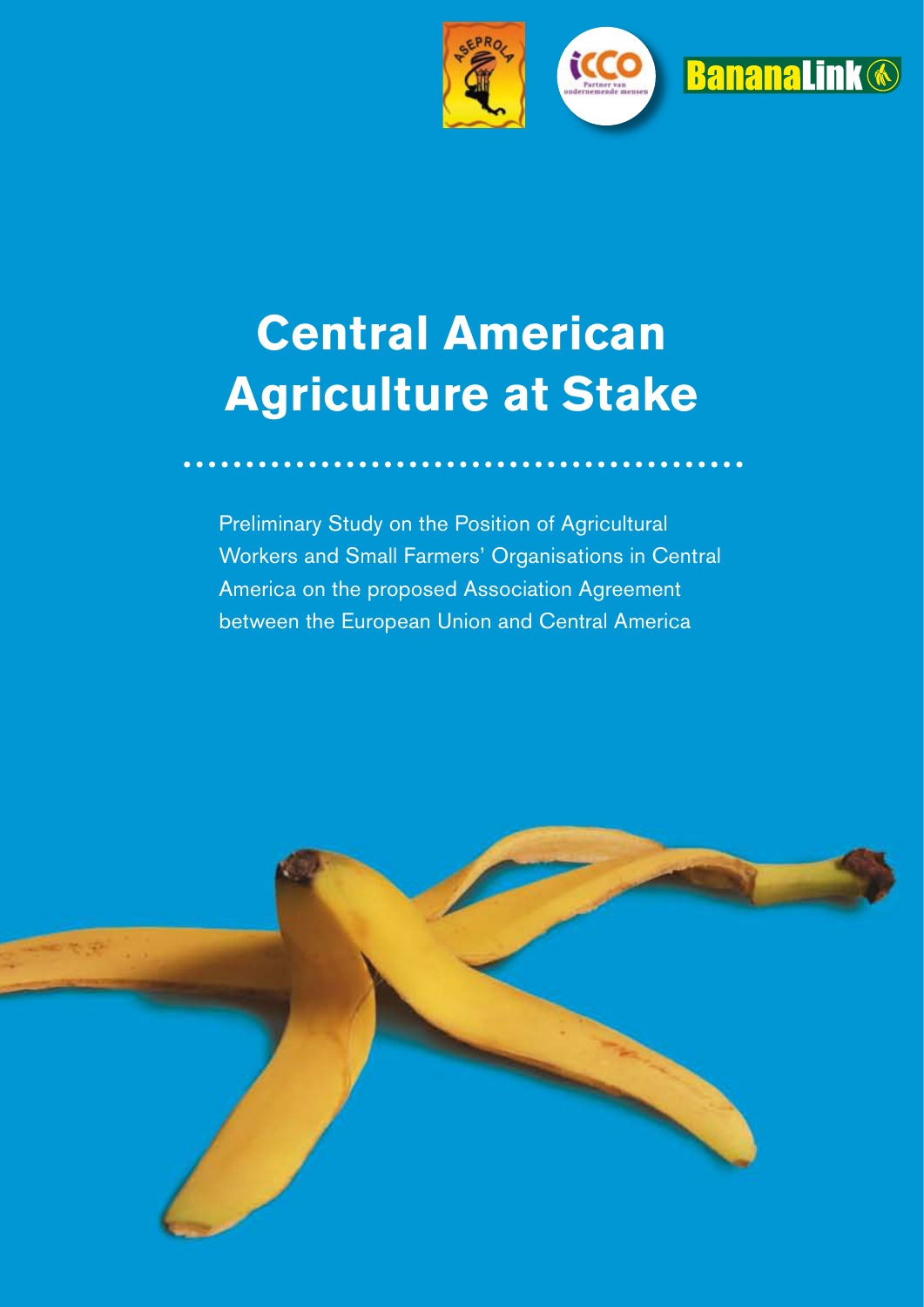#### *Greivin Hernández González*

February 2008

### **Central American Agriculture at Stake**

Preliminary Study on the Position of Agricultural Workers and Small Farmers' Organisations in Central America on the proposed Association Agreement between the European Union and Central America

This report has been commissioned by Banana Link and ICCO and written by Greivin Hernandez Gonzalez, an independent consultant in Costa Rica, with support from Aseprola. The opinions and analysis presented in the second half of this report have been gathered through an extensive participatory consultation process - including workshops in Honduras and El Salavador - with leaders from agroindustrial workers' unions and small farmers' organisations in the different countries of Central America. For more details of the organisations consulted, please write (preferably in Spanish) to Victor Quesada Arce at victorq@aseprola.org





#### **CONTENTS**

**Introduction The Association Agreement between the European Union and Central America 2**

- **1 Trade Relations between the EU and Central America 3**
- **1.1 Central American Agricultural Exports to the EU 4**
- **1.2 EU Agricultural Imports and the Common Agricultural Policy 6**
- **2 Interests and the EU's Negotiating Mandate 10**
- **3 Social and working conditions of the population involved in activities related to the export of agricultural goods to Europe 11**
- **4 positions of agro-industrial workers' unions and small farmers on the Association Agreement between Central America and the EU 12**
- **5 Specific proposals 14**

**Sources 17**

#### **Notes 18**

**Annex 1 Trade Relations between Central American countries and the European Union 20**

**Annex 2 Trading status of the main agricultural products exported from Central America to the EU 22**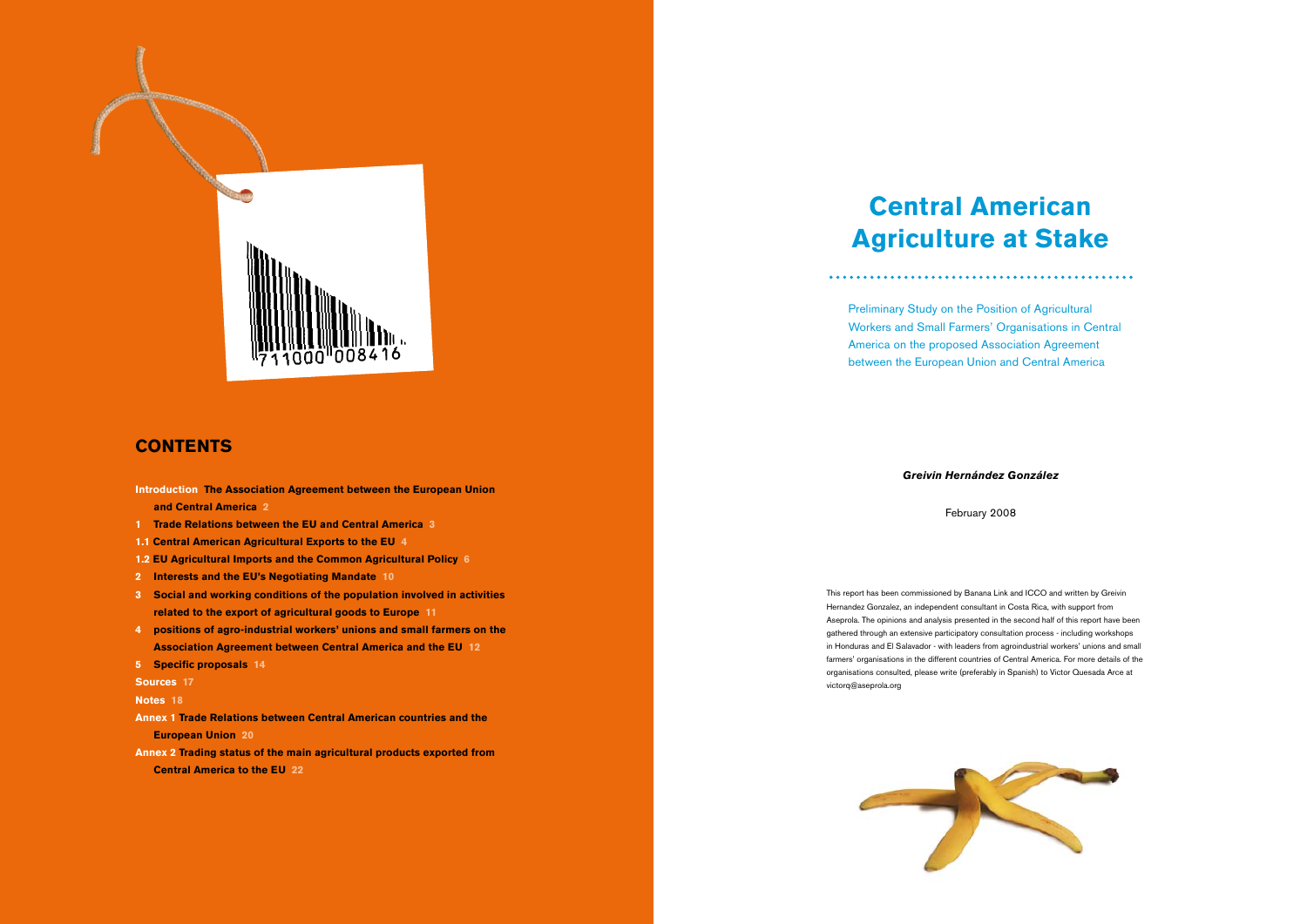**The Summit between the European Union and Latin America, held in Vienna in May 2006, marked a historical moment at the political level for Central American countries because the European Union (EU) finally agreed to their petition to initiate the round of negotiations leading to an Association Agreement (AA).**

The Agreement - wide-ranging according to European officials and intended to include the areas of development cooperation, international trade and political dialogue - will formalise even more than at present a historical process of political dialogue between the two regions which started with the *San José Dialogue.* It should also re-affirm the position of the EU as the region's main development cooperation donor.

However, the emphasis of the Agreement seems to be far more heavily weighted to international trade matters. The reason for this - as we shall see later – is that, in spite of Central America enjoying broad access to the EU market, the few products (sugar and bananas) that would benefit most from improved market access through the Agreement, are very important to the economy of Central American countries and constitute a major source of employment. Even more importantly, the aggressive position of the EU in recent trade negotiations makes it reasonable to predict that Central America (CA) will be facing important economic and social challenges since it still has important and sensitive sectors that are either protected at present or excluded from trade flows and international investment.

On the other hand, the diplomatic line of EU representatives in relation to the negotiations - emphasising that an Association Agreement (AA) is an instrument for promoting sustainable development in the region and that the process is to be conducted in a participatory and transparent way - has increased the expectations of sectors of the population and civil society organisations in Central America, who had always felt disadvantaged by - and excluded from (as indeed they were) - similar trade agreements.

This document seeks to offer information and analysis that will help civil society organisations - especially trade unions, small and medium-scale producers and other social organisations - in positioning themselves on the negotiations between the EU and CA which started in October 2007.

After a brief account of trade relations between the two regions, in particular in relation to agricultural trade, there is a description of the people working in the most dynamic sectors of the region. Following that is an overview of the social and labour conditions faced by people working in the production of agricultural goods for export to the European Union. Finally, the challenges and demands voiced by agricultural workers' unions and small farmers' organisations at the beginning of the negotiations for an EU-CA Association Agreement will be summarised.

### **Introduction The Association Agreement between the European Union and Central America**

### **1 Trade Relations between the EU and Central America**



**Trade between the EU and CA is characterised by the broad, unilateral access that the EU has traditionally offered Central American countries (without asking for anything in exchange) through the Generalised System of Preferences (GSP). This mechanism was provided for in the World Trade Organisation (WTO) so that developed countries could help developing countries to improve their participation in world trade. Central America has even benefited from the now obsolete "GSP drug regime", which gave duty-free access to a wider range of Central American and Andean Community exports to the EU market than the standard GSP.**

However, the obsolete GSP drug regime and the current GSP Plus have not been exempt from criticism. They do not for instance include goods which, like sugar and bananas, are of extreme importance to CA. Another criticism is these preferences have been "eroded" by other trade agreements that the EU has signed with other countries, notably Chile and Mexico, or by the better treatment that the EU has unilaterally offered other regions, such as ACP or the Least Developed Countries.

These elements, coupled with the lack of exporting capacity and infrastructure in CA, as well as the fact that Central American countries (except for Costa Rica) primarily export agricultural goods (70%) and import manufactured goods, have caused the balance of trade between the two regions to shift from a surplus in the 1990s to a large deficit in the current decade. Agricultural exports with low added value (ie what is currently exported from CA to the EU) present two drawbacks: firstly, that demand for these goods grows slowly in comparison with that of manufactured products; secondly, that these goods suffer from significant trade distortions (in the form of subsidies, domestic support and tariff barriers) in the main international markets, thereby increasing their price instability with a general trend towards lower prices.

Graphic 1 shows that the above and other conditions<sup>1</sup> have caused Central American imports from the EU to grow at the average annual rate of 8.9% between 1994 and 2006, which is double the 4.5% annual average growth rate for exports. This in turn explains why the deficit in Central America's balance of trade with the EU reached in 2006 a record figure of US\$ 1,016 million<sup>2</sup>.

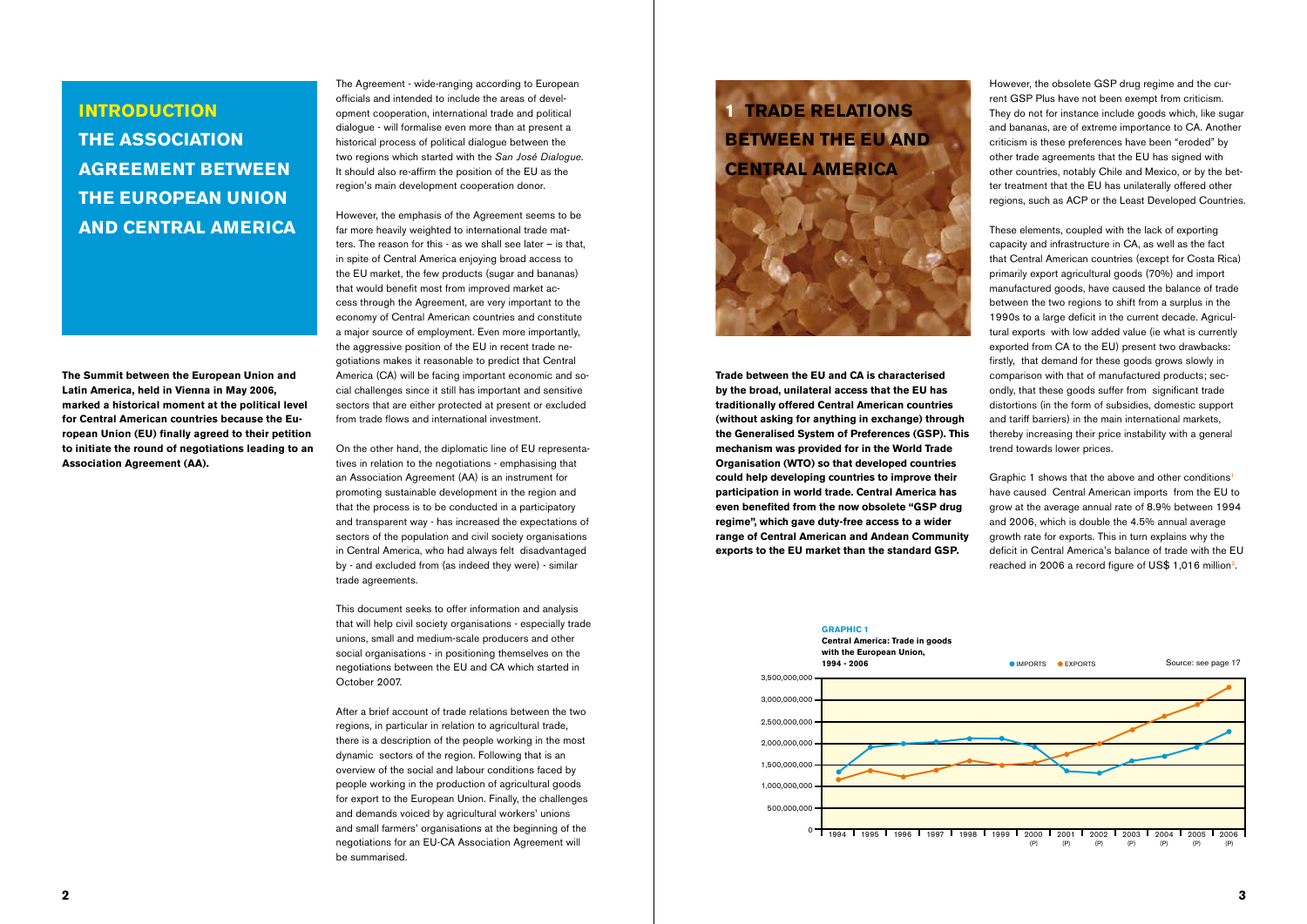It must be pointed out that although this trend is unimportant for the EU since CA is only a marginal trading partner (representing only 0.4% of its exports), the same cannot be said for CA: with close to 10% of total trade, the EU is the region's third most important trading partner after the United States and Central America itself.

It is worth mentioning that there are substantial differences in the trade relations between the EU and each Central American country. Costa Rica has traditionally had a trade surplus with the EU. It is the European Union's main trading partner in Central America, with nearly 60% of the trade conducted by the EU in the region. Whilst Costa Rica and Honduras have maintained a relative balance between their imports to and exports from the EU, El Salvador, Guatemala and Nicaragua on the other hand have a large trade deficit with the European bloc (see Annex 1 graphics).



Central American agricultural exports to the EU, with the notable exception of sugar and bananas, consist mainly of a few products which are traded tariff-free, or with very low ad valorem tariffs such as prawns and shrimps, or with a specific tariff regime like rum.

In the case of Costa Rica, of the 173 agricultural products that it exported between 2004 and 2005 to the EU, the first 10 represented almost 90% of exports of this type (see Annex II). Even though at a first glance it would seem that Costa Rica has a high concentration of exports, it should be noted that it has the lowest in the region. On the other hand, out of these ten products,

only bananas face substantial tariff barriers. Of Costa Rica's top ten agricultural exports, the other product affected by trade barriers was shrimps. Thanks however to the GSP, the tariff that had to be paid within the allocated quota is zero or very low (3.6%) outside the quota.

ket access as a result of the WTO Dispute Settlement Body ruling, following a complaint by Latin American countries. It must be pointed out that the EU has offered ACP countries continued duty-free access to its markety within the framework of the Economic Partnership Agreements (EPAs) that are currently being negotiated with these countries<sup>3</sup>.

With just two products (coffee and tuna) accounting for 91% of its agricultural exports to the EU, El Salvador has the most concentrated export trade in the region (see Annex II). The top ten agricultural exports account for 99% of total Salvadorean agricultural exports to the EU. As for tariff barriers, the only significant one is the quota on cane sugar and, to a much lesser extent, the low tariff imposed on shrimp exports outside the quota volume. Other products do not face trade barriers, either because the EU has not imposed tariffs or because El Salvador is exempt through the GSP system.

With one hundred product lines exported between 2004 and 2006, Guatemala has the second widest range of agricultural exports to the EU after Costa Rica. Exports are also highly concentrated, with the top ten agricultural products exported representing 91% of its total exports of agricultural goods (see Annex II). Important products like rum and bananas face tariff barriers.

Honduras is third after El Salvador on the list of Central American agricultural exporting countries to the EU, with its ten top exports accounting for 98.4% of total agricultural exports to the EU (see Annex 2). The highest import duties are paid for bananas with their specific tariff and molasses with their quota restrictions. Shrimps are the second export product and pay the low tariff for volumes outside the quota.

Finally, the top ten Nicaraguan exports account for 98.3% of the country's agricultural exports to the EU (see Annex 2). Shrimps, Nicaragua's second export product, carry the same 3.6% tariff outside the duty-free quota, whilst exports of cane sugar and rum face significant tariff barriers.

In general terms, it can be concluded from the above analysis that AA negotiations with the EU have the potential to bring immediate benefits in relation to Central American exports of sugar, bananas and, to a certain degree, shrimps, as we are about to see.

Although the EU has protected its domestic banana production with high tariffs and a quota system from higher cost producing countries like Spain, France and Portugal, it has recently been obliged to offer wider marSimilarly, a recent WTO ruling concerning a case presented by Brazil has obliged the EU to reform its Common Agricultural Policy and eliminate part of its domestic support in the form of subsidies to sugar farmers. This measure has reinforced the trend in the EU towards the dismantling of trade-distorting sugar policies which affect sugar cane exports from competitors such as Latin American countries. Again, the EU has offered ACP countries, within the framework of the EPA, to open its sugar market after a transition period4.

The shrimp and lobster case is somewhat peculiar because even though AA negotiations could eliminate current tariff barriers, access to those markets is limited by the Common Fisheries Policy (CFP). Thanks to the CFP, the EU fishing sector has benefited from a series of government subsidies that aim to maintain falling levels of competitiveness: subsidies, minimum price policies and agreements that guarantee access of EU fishing boats to high-potential waters belonging to countries outside

the EU. Since 2003, the EU has been conducting a process of restructuring of the CFP which could result in greater access to this market, although the scope of the reform would fall outside the ambit of the AA. Other major Central American agricultural exports to the EU would not be significantly affected in terms of tradeflow, given that, as already mentioned, they can already be freely traded.

In order to have an idea of the impact that the AA could have on the economies of Central American countries and on the workers employed in these sectors, the amount of employment it could potentially generate is shown on table 1. Given the limits of working with the statistics of most of the countries of the region, the calculation made includes total employment in the activities favoured by the Agreement, regardless of whether these produce for the European market or not. In spite of this limitation, it is not incorrect to state that all these sectors would directly or indirectly benefit from the AA, since a general increase in demand in a given sector would benefit all the players involved.

Table 1 shows that trade liberalisation would most benefit sugar cane in El Salvador, Guatemala and Honduras - as it would have an immediate, positive impact on these countries' employment and revenue - bananas in Costa Rica and shrimps in Nicaragua.

#### **Table 1**

**central America: Direct employment generated by activities that would potentially benefit from the AA, for different years** (people directly employed in the sector)

|                | <b>Costa Rica</b> | <b>El Salvador</b>  | Guatemala           | <b>Honduras</b>     | Nicaragua          |
|----------------|-------------------|---------------------|---------------------|---------------------|--------------------|
| Sugar cane     | 25.000            | 37,000 <sup>2</sup> | 60.000 <sup>3</sup> | 25,000 <sup>4</sup> | 8.405              |
| <b>Bananas</b> | 34.2326           |                     | 6.598               | $6.000^{8}$         | 3.500 <sup>9</sup> |
| <b>Shrimps</b> | 1.80010           |                     | 5.00011             | 12.00012            | 16.00013           |

#### Sources: see page 17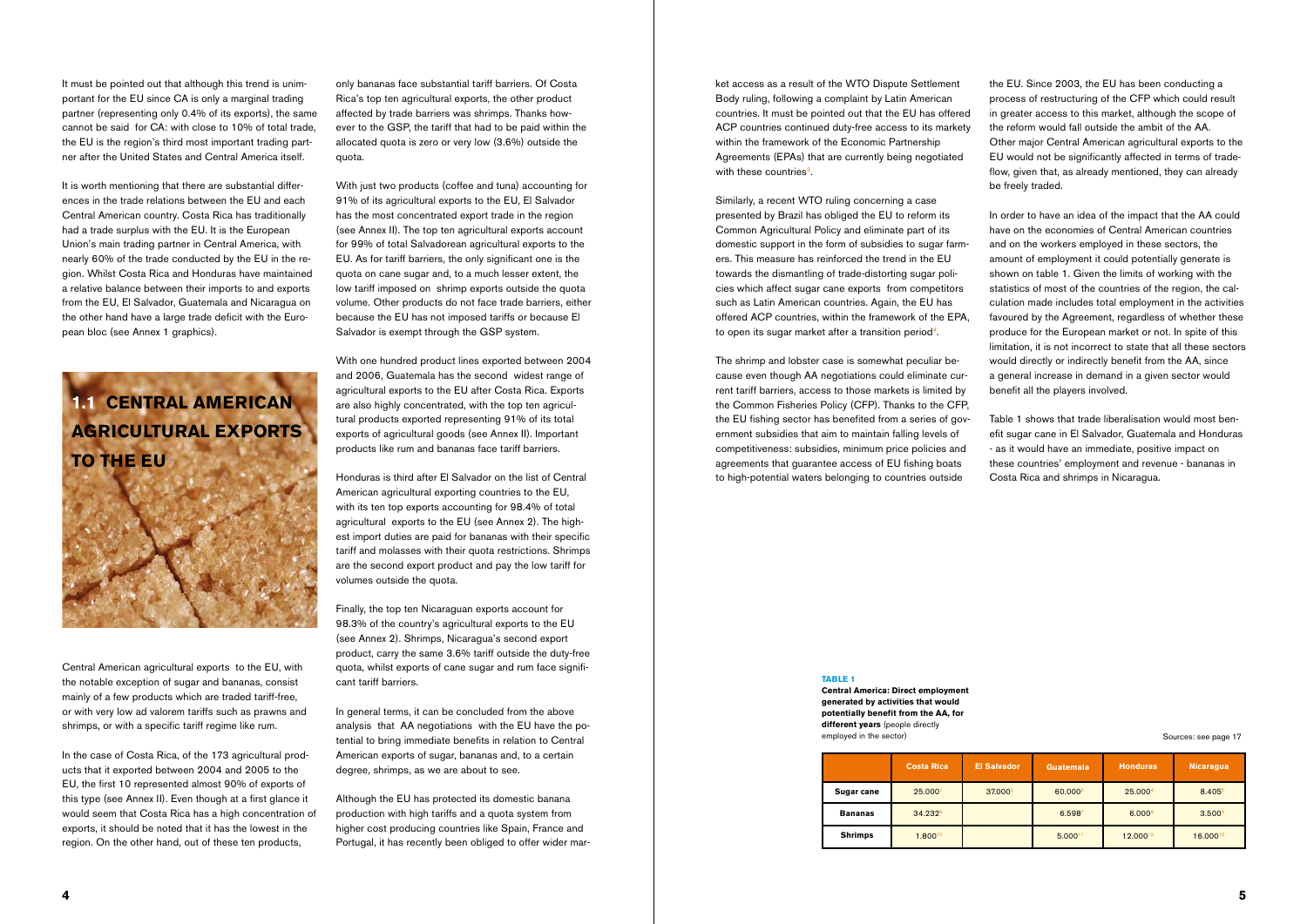### **1.2 EU Agricultural Imports and the Common Agricultural Policy**



One of the effects of particular importance for the social sectors concerned with sustainable development in Central America that needs to be assessed in view of the AA is the opening of the agricultural sector in Central America. The reason for this is that although the EU market is quite open, high tariffs and quotas are imposed on sensitive products from Central America.

As Table 2 shows, Central American countries have a series of sensitive products in their agricultural sector; a fact that becomes evident from the number of tariff quotas that have been bound after they joined the WTO back in 1995. On the whole, it can be observed that Costa Rica and Guatemala - with 27 and 22 respectively - are the countries with the largest number of tariff quotas, whilst Honduras, which had no fixed quotas, and Nicaragua, which has nine fixed quotas, are the countries with the least. As far as sensitive products are concerned, there are similarities between the countries that established tariff quotas. The most notorious one is that all countries protected with quotas their sugar, dairy, poultry, bovine meat (except in Costa Rica) and grain sectors - particularly rice and beans (except in El Salvador) and maize (except Nicaragua).

Similarly, CA countries established very high import duties (above 85%) known as tariff peaks and tariff spikes to protect their sensitive agricultural sectors (see Table 3). In this group meat, poultry, dairy and oil products as well as some grains such as rice, common beans and wheat stand out.

If the previous information is compared with actual imports of agricultural products from the EU to the CA, it can be observed that there is a wide range of European products coming into the Central American market, which are competing directly with or replacing regional products in spite of tariff barriers (see coloured rows in Table 4).

Current agricultural imports of sensitive products from the EU to CA could increase with the AA, since the EU will most probably request an opening of the Central American market, in a similar way that the United States did with the Dominican Republic in the CAFTA free trade agreement. Additionally, this trend could be accentuated if we take into account that the EU is the WTO member which allocates most public funds to subsidy payments to its farmers, especially especially in the form of tradedistorting subsidies.

> **Tariff Peaks (** 274 Meat a 111 Milk pr  $182$  Meat and  $25$ 115 Oils 103 Frozen 97 Tobacc 92 Sugar 286 Meat a 268 Corn of 258 Cotton  $257$  Palm of  $178$  Cane d 154 Apples 125 Durum  $123$  Comm 118 Mixed 115 Dairy  $p$  $102$  Broad  $100$  Rice, s None, all tariffs 220 Frozen 85 Dairy p **El Salvador Costa Rica Guatemala Honduras Nicaragua**

For example, the WTO Secretariat estimates that 90% of export subsidies - the most distorting type of subsidies in international trade - paid by the 150 country members originate in the EU. These export subsidies are paid for products such as wheat and wheat flour, coarse grains, rice, sugar, butter and butter oil, skim powder milk, cheese, other milk products, beef meat, pig meat, poultry meat, eggs, wine, fresh and processed fruits and vegetables , alcohol, and "incorporated products"5.

Similarly, the EU is the WTO member that allocates the most resources to so-called "domestic support", which is nothing other than direct subsidies paid to farmers to increase their profitability; farmers who would otherwise not survive the competition with more competitive producers as cin most oan be found in most Latin American countries. Graphic 2 lists the products that qualify for this kind of assistance.

It must be pointed out that even though some products which qualify for public subsides in the EU are not produced in CA and for this reason we, in Central America, benefit from paying a reduced price, other products such as corn (maize), sugar, milk, beef, pork and poultry meat, are produced in CA and are, furthermore, sensitive products. For this reason, the Common Agricultural Policy of the European Union would potentially affect a large number of farmers who produce for the national markets if Central America opens its agricultural market with the Association Agreement, whilst the EU continues to subsidise its domestic production.

#### **Table 2 central**

**America: number of tariff quotas by country and category of products**

| <b>Country</b>     | <b>Grain</b> | Oil-seed<br>products | <b>Sugar</b>   | <b>Dairy</b><br>products | Meat<br>products | <b>Eggs</b> | Fruit &<br><b>Vegetables</b> |                         | Tobacco Agricultural<br>fibres | <b>ALL</b> |
|--------------------|--------------|----------------------|----------------|--------------------------|------------------|-------------|------------------------------|-------------------------|--------------------------------|------------|
| <b>Costa Rica</b>  | 3            |                      |                | 13                       | 6                |             |                              |                         | 1                              | 27         |
| <b>El Salvador</b> |              |                      |                | $\overline{4}$           | $\overline{4}$   |             |                              |                         |                                | 11         |
| Guatemala          | 6            | $\overline{7}$       |                |                          | 3                |             | 3                            |                         |                                | 22         |
| Nicaragua          | 3            |                      |                |                          | $\overline{2}$   |             |                              |                         |                                | 9          |
| C. America         | 13           | 8                    | $\overline{4}$ | 19                       | 15               | 1           | 5                            | $\overline{\mathbf{3}}$ | 1                              | 69         |

**Table 3 Bounded Tariff Peaks for CA agricultural products when joining the WTO**

|     | Tariff Peaks (%) <sup>^</sup>                                            |  |  |  |  |  |
|-----|--------------------------------------------------------------------------|--|--|--|--|--|
| 274 | Meat and edible poultry offal and its preparations                       |  |  |  |  |  |
| 111 | <b>Milk products</b>                                                     |  |  |  |  |  |
| 182 | Meat and edible poultry offals                                           |  |  |  |  |  |
| 115 | Oils                                                                     |  |  |  |  |  |
| 103 | Frozen bovine meat and yellow maize                                      |  |  |  |  |  |
| 97  | Tobacco                                                                  |  |  |  |  |  |
| 92  | Sugar                                                                    |  |  |  |  |  |
| 286 | Meat and edible poultry offal                                            |  |  |  |  |  |
| 268 | Corn oil                                                                 |  |  |  |  |  |
| 258 | Cotton seed and sunflower oil                                            |  |  |  |  |  |
| 257 | Palm oil                                                                 |  |  |  |  |  |
| 178 | Cane or beet sugar                                                       |  |  |  |  |  |
| 154 | Apples and pears                                                         |  |  |  |  |  |
| 150 | Grapes, wheat flour, flour of mixed grain, meslin (mixture of wheat/rye) |  |  |  |  |  |
| 125 | Durum wheat                                                              |  |  |  |  |  |
| 123 | Common bean                                                              |  |  |  |  |  |
| 118 | Mixed grain and meslin                                                   |  |  |  |  |  |
| 115 | Dairy products                                                           |  |  |  |  |  |
| 102 | <b>Broad beans</b>                                                       |  |  |  |  |  |
| 100 | Rice, sorghum and tobacco                                                |  |  |  |  |  |
|     | None, all tariffs bound at 35%                                           |  |  |  |  |  |
| 220 | Frozen poultry parts                                                     |  |  |  |  |  |
| 85  | Dairy products                                                           |  |  |  |  |  |

Source: see page 17

Source: see page 17

Note: A Tariff peaks are duties over 85%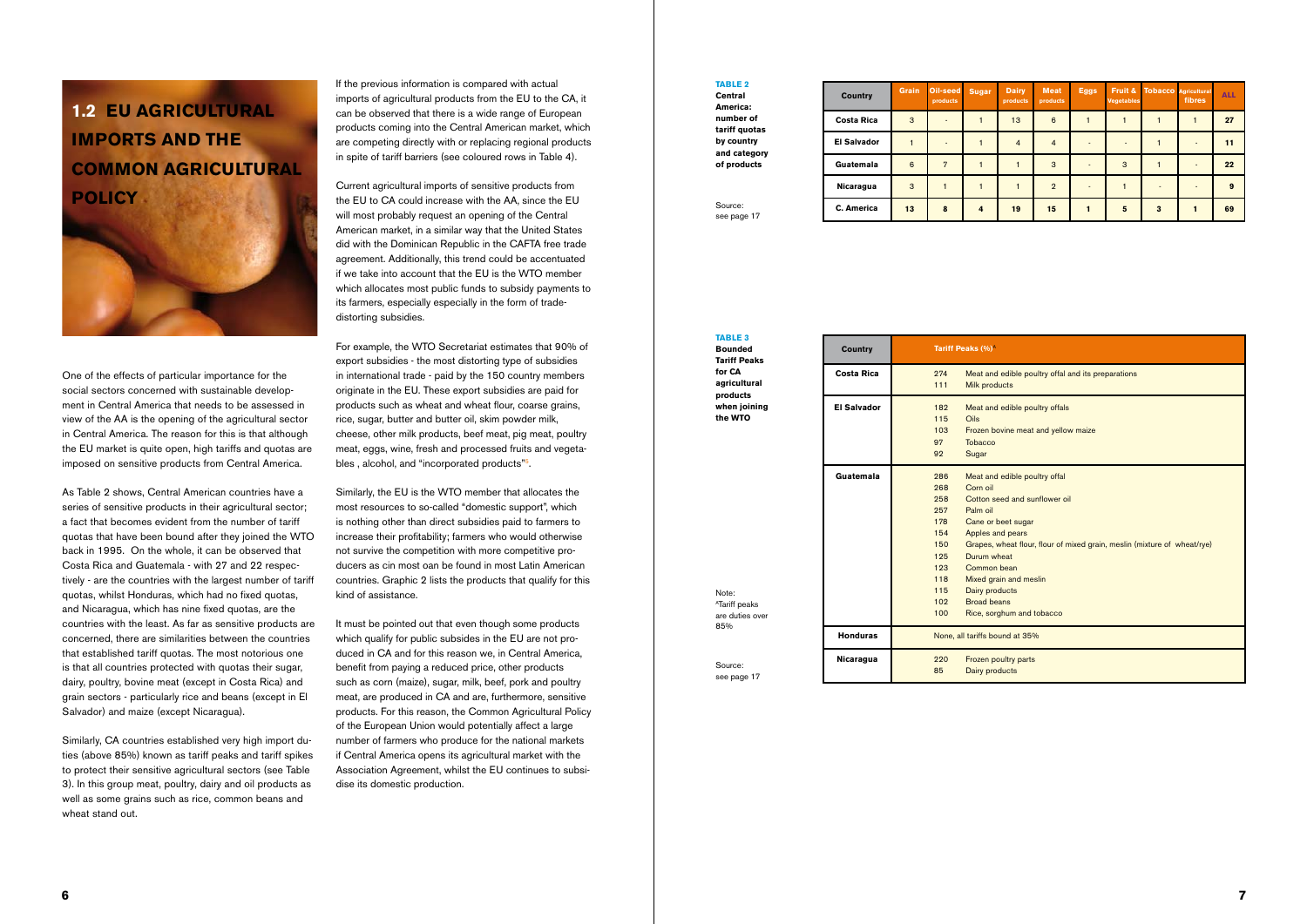Similarly, CA farmers who produce for the international market are affected because the CAP provides an incentive to agricultural production and increases global supply, thereby reducing the international prices Central American farmers receive for their products.

important to consider the amount of employment that is generated by those activities for which most or all their production goes to the internal market, like poultry meat, beef and cows' milk, pork, maize and horticultural products. In Costa Rica alone, these activities generate a large number of jobs, disaggregated as follows: 38,214 dairy and beef farmers, 12,426 pig farmers, 20,000 poultry farmers, and 14,588 basic grains farmers<sup>6</sup>.

In order to estimate the magnitude of the negative impact that the opening of the Central American market for subsidised agricultural products from the EU would have, it is necessary to highlight the importance of agricultural activity in Central America. Food crops and cattle farming, forestry and fishing are important sources of employment and production in Central American countries. Agriculture represents a source of employment for at least 14% of the economically active population in a country like Costa Rica and for up to 35% in Honduras, with an important participation of women in direct employment in agricultural activities (see Table 5).

Given that the above employment figures include both export activities and production for the local market, it is

It should be stated that, although all the above farmers will be affected by market opening, they will also have the opportunity to change to other more profitable activities, such as those activities that will be the "winning" activities with an AA. However, not everyone will have the capacity to change. It is therefore essential to have access to minimum conditions like education and state support to convert production together with the respective training, all of which is usually non-existent in Central America<sup>7</sup>. Furthermore, as has already been mentioned, given that the EU market is currently largely open to Central American exports, the AA will not result in further export opportunities.

**TABLE 5 Central** 

**Table 4**

**Central America: main agricultural products imported from the European Union, 2004- 2006**

| Sub-item | <b>Description</b>                                                                                                                                    | $2004 - 2006$ | $%$ of<br>agricultural<br><b>imports</b> | $\frac{9}{6}$<br>accumulated |
|----------|-------------------------------------------------------------------------------------------------------------------------------------------------------|---------------|------------------------------------------|------------------------------|
| 210690   | Food preparations                                                                                                                                     | 17,958,675    | 10%                                      | 10%                          |
| 220830   | Whisky                                                                                                                                                | 16,121,460    | 9%                                       | 19%                          |
| 190110   | Food preparations for children<br>conditioned for retail sale                                                                                         | 15,400,867    | 8%                                       | 27%                          |
| 110720   | Toasted malt                                                                                                                                          | 11,702,459    | 6%                                       | 33%                          |
| 040221   | Milk and cream without sugar or any other<br>sweetener                                                                                                | 8,541,829     | 5%                                       | 38%                          |
| 060120   | Bulbs, onions, tubers, roots and turnip-<br>rooted bulb, Turions, rhizomas or rootstock in<br>vegetation or in bud/flower, plants and chicory<br>root | 6,536,697     | 4%                                       | 42%                          |
| 220421   | Fresh-grape wine in containers with less than or<br>2   capacity                                                                                      | 5,565,764     | 3%                                       | 45%                          |
| 040620   | Cheese of any type, grated or in powder                                                                                                               | 4,667,159     | 3%                                       | 47%                          |
| 230990   | Other food preparations used for animal feed                                                                                                          | 4,618,566     | 3%                                       | 50%                          |
| 190190   | Other malt extract, food preparations from flour,<br>semolina, starch, potato starch                                                                  | 4,384,248     | 2%                                       | 52%                          |
| 150990   | Other olive oil                                                                                                                                       | 4,246,222     | 2%                                       | 54%                          |
| 220290   | Mineral still and sparkling water with added<br>sugar                                                                                                 | 3,717,118     | 2%                                       | 56%                          |
| 110710   | Non-toasted malt                                                                                                                                      | 3,557,217     | 2%                                       | 58%                          |
| 030231   | Albacore tuna or white tuna (Thunnus alalunga)                                                                                                        | 2,944,834     | 2%                                       |                              |
| 150910   | Virgin olive oil                                                                                                                                      | 2,723,813     | 1%                                       | 60%                          |
| 120991   | Vegetable seeds, including wild vegetable<br>seeeds                                                                                                   | 2,389,821     | 1%                                       | 61%<br>63%                   |
| 030342   | Yellow-fin tuna (Thunnus albacares)                                                                                                                   | 2,258,307     | 1%                                       | 64%                          |
| 040590   | Butter and other milk fat                                                                                                                             | 2,019,107     | 1%                                       | 65%                          |
| 220860   | Vodka                                                                                                                                                 | 1,990,571     | 1%                                       | 66%                          |
| 220870   | Spirits                                                                                                                                               | 1,793,245     | 1%                                       | 67%                          |
| 210111   | Concentrated coffee extracts and aroma                                                                                                                | 1,762,558     | 1%                                       | 68%                          |
| 040690   | Other cheeses                                                                                                                                         | 1,642,995     | 1%                                       | 69%                          |
| 110313   | Groats and corn meal                                                                                                                                  | 1,579,940     | 1%                                       | 70%                          |

**Agriculture, hunting and forestry**

**% of total active population**

**Fishing**

**% of total active population Total active population**

**America: Active population by sector and gender, 2004**

| <b>Costa Rica</b><br><b>Women</b><br><b>Men</b> |        | <b>El Salvadore</b><br><b>Men</b> | <b>Women</b> | <b>Honduras</b><br><b>Women</b><br><b>Men</b> |        |  |
|-------------------------------------------------|--------|-----------------------------------|--------------|-----------------------------------------------|--------|--|
| 215562                                          | 21700  | 32700<br>433000                   |              | 793600                                        | 57500  |  |
| 19.7                                            | 3.9    | 29.0<br>3.2                       |              | 48.5                                          | 7.2    |  |
| 7223                                            | 843    | 15400                             | 2000         | 6200                                          | 200    |  |
| 0.7                                             | 0.2    | 1.0<br>0.2                        |              | 0.4                                           | 0.0    |  |
| 1092973                                         | 560297 | 1493900                           | 1032300      | 1637500                                       | 799700 |  |

**GRAPHIC 3 Central America: Agriculture's contribution to GDP, 1990-2002**



**GRAPHIC 2 European Union: estimate of assistance to** 

**farmers (%)**



Source: see page 17

Source: see page 17

> Source: see page 17

Source: see page 17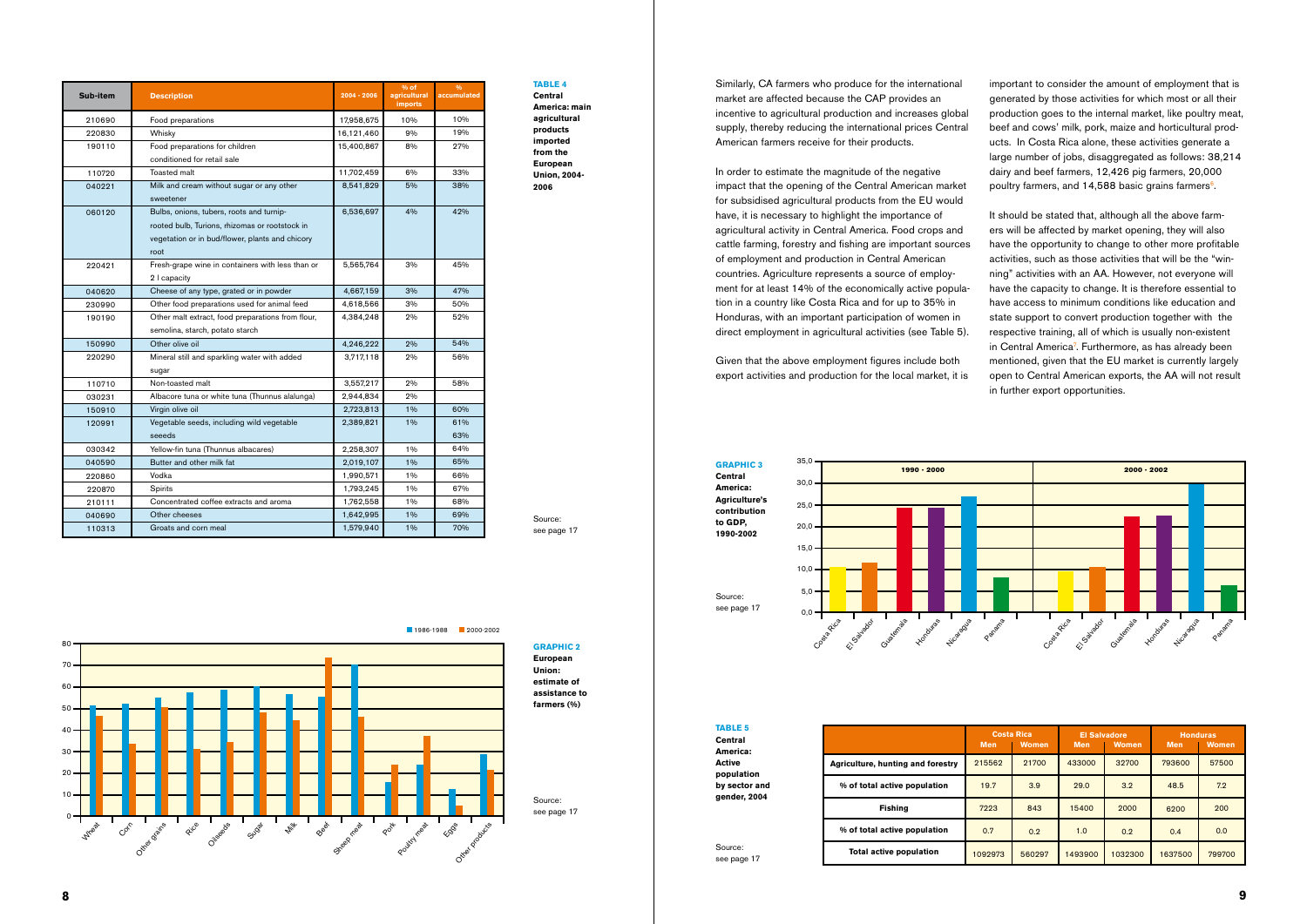# **2 Interests and the EU's Negotiating Mandate**

**The EU authorities have publicly announced their intentions for the international trade negotiations in which they are involved. Those considered most**  important to CA will be mentioned briefly<sup>8</sup>.

Firstly, there is a major shift in EU policy away from multilateral agreements and towards bilateral agreements as its way of advancing trade liberalisation and integration. This shift reduces the possibility for developing countries to obtain asymmetric preferential treatment vis-à-vis the European bloc, given that they have a weaker position in bilateral or subregional negotiations than in the negotiations in the framework of the WTO where larger coalitions or stronger groups can be formed.

Secondly, the EU has openly declared that in its bilateral trade agreements it will pursue the opening of external markets through the elimination of tariff and non-tariff barriers. The latter involves the modification, via trade agreements, of national trade rules or legislation. In addition, the EU has stated that it seeks to guarantee access to resources, energy, metals and raw materials through its agreements.

In the specific case of the negotiations with CA, the negotiating mandate faithfully sticks to the global strategy described above<sup>9</sup>. In the case of trade of goods, the mandate literally states that the aim of the Agreement *"will be to eliminate import duties and levies having an equivalent effect on both parties over a period of time not exceeding 10 years, with a view to offering similar market access opportunities on both sides at the end of this period"* and that *"Specific provisions will regulate products identified as sensitive, for which for instance, longer transitional periods or partial liberalisation commitments with a review clause will be foreseen".*

Finally, the EU aims to guarantee its access to the "new growth areas", namely markets for services, increased intellectual property rights protection, foreign investment protection, government procurement, and influencing the rules of competition of its trading partners.

Concerning negotiations in services, the EU proposes to *"provide for the progressive and reciprocal liberalisation of the establishment and trade in services with the aim of ensuring a high level of market access opportunities".* This will be implemented *"taking into account the respective levels of development of Central American countries... [they] will be allowed a certain measure of flexibility in overall terms as well as in individual sectors and sub-sectors".* However, the mandate explains that *"any transitional period should in principle not exceed 10 years".*

Concerning intellectual property rights, the mandate establishes that *"the Agreement will include rules to ensure effective and adequate protection and enforcement of intellectual property rights (IPR) [...] with commitments to adhere to multilateral agreements in this field".* Similarly, the EU proposes provisions that *"effectively recognise and protect ex officio geographical indications, including the phasing out of generic denominations".*

As for child labour, the outcome of several studies<sup>13</sup> as well as official reports<sup>14</sup>, have documented the presence of children who work in agricultural export activities. These reports indicate that in CA and the Dominican Republic almost half of the under-age workers work in agriculture (47.9%), 20.5% work in the commercial sector, 13.9% in services and 11.4% in manufacturing<sup>15</sup>. For boys, 58% work in agriculture, 15.1% in commerce, 9.3% in services and 9% in manufacture. For girls, the commerce sector is the main source of employment, with 33.8% of the total, followed by agriculture with 23.8% and 17.2% in manufacturing.

Interestingly, the mandate also includes an innovation that Central American countries should use to their advantage. It introduces a paragraph called Trade and Sustainable Development, in which it is stated that *"the Agreement would …include mechanisms to support positively the effective domestic implementation of International Labour Organisation (ILO) core labour standards, as defined in the 1998 ILO Declaration of Fundamental Principles and Rights at Work";* and that the Agreement *"will foresee the monitoring of the implementation of these commitments through, inter alia, review and public scrutiny as well as promotional instruments and trade-related cooperation activities".*

**3 Social and working conditions of the population involved in activities related to the export of agricultural goods to Europe**

**In general terms, all labour organisations consulted for this study blame flaws in the enforcement of national labour legislation and the ILO conventions for the daily working conditions they experience in the production of agricultural goods for export to the EU. Amongst the most common problems faced by workers are victimisation for belonging to a trade union, obstructions to the exercise of freedom of association, and exploitation in the workplace. With questionable practices.**

Several workers representatives and various denunciations from the banana<sup>10</sup>, pineapple<sup>11</sup> and tuna<sup>12</sup> sectors illustrate that problems related to trade union freedom are still common in plantations and processing plants. The most common company practices are pressure and victimisation to prevent workers from defending their legitimate interests or to resign from their jobs. There are cases of threats or dismissals of trade union representatives who are charged with failing to fulfil the tasks for which they had been employed.

Concerning obstructions of the right to join a trade union, representatives consulted and the denunciations referred to above, put the blame on corporate practices, such as threatening workers with dismissal for wanting to join a trade union, or closing plantations where there are trade unions to relocate to new areas where there are no unions present. There are other obstructions, such as preventing the entrance to the plantation of trade union representatives who aim to inform workers about their activities or corroborate on the ground compliance with the labour standards that national laws and ratified international conventions have established.

Workers in the agricultural sector in question have also denounced that in some plantations there are diverse problems related to the exploitation of labour. The list includes: having to work very long working hours, beyond the 8 hour-day without the due overtime payments; insufficient time to eat or use toilet facilities; lack of adequate sanitary facilities; reductions in real wages; and increased work-loads without the corresponding remuneration.

As a general rule, children are subjected to worse labour conditions than adults because they are outside the law. This prevents them from signing work contracts and from benefiting from the rights that they, as workers, are entitled to in the areas of health, social benefits, etc. Furthermore, children tend to undertake tasks with a high level of risk like cutting cane. For these reasons *"it is estimated that approximately 80% of the children and young workers are involved in activities which should be abolished"*16.

The trade union leaders consulted also expressed their concerns about governmental practices which, in their opinion, hinder decent working conditions. Among the main concerns are some provisions such as in Honduras facilitating differential wage payments by region or wage "zonification", and thereby triggering a "race to the bottom" in the minimum wage rates as companies, alleging the need to make cost reductions, relocate to areas where lower wages are paid.

In all Central American countries a marked trend towards the "flexibilisation of labour" can be observed. This often entails the sub-contracting of labour. Through sub-contracting workers lose many of their rights as workers because they are then "formally" employed under temporary contracts, when, in practice, these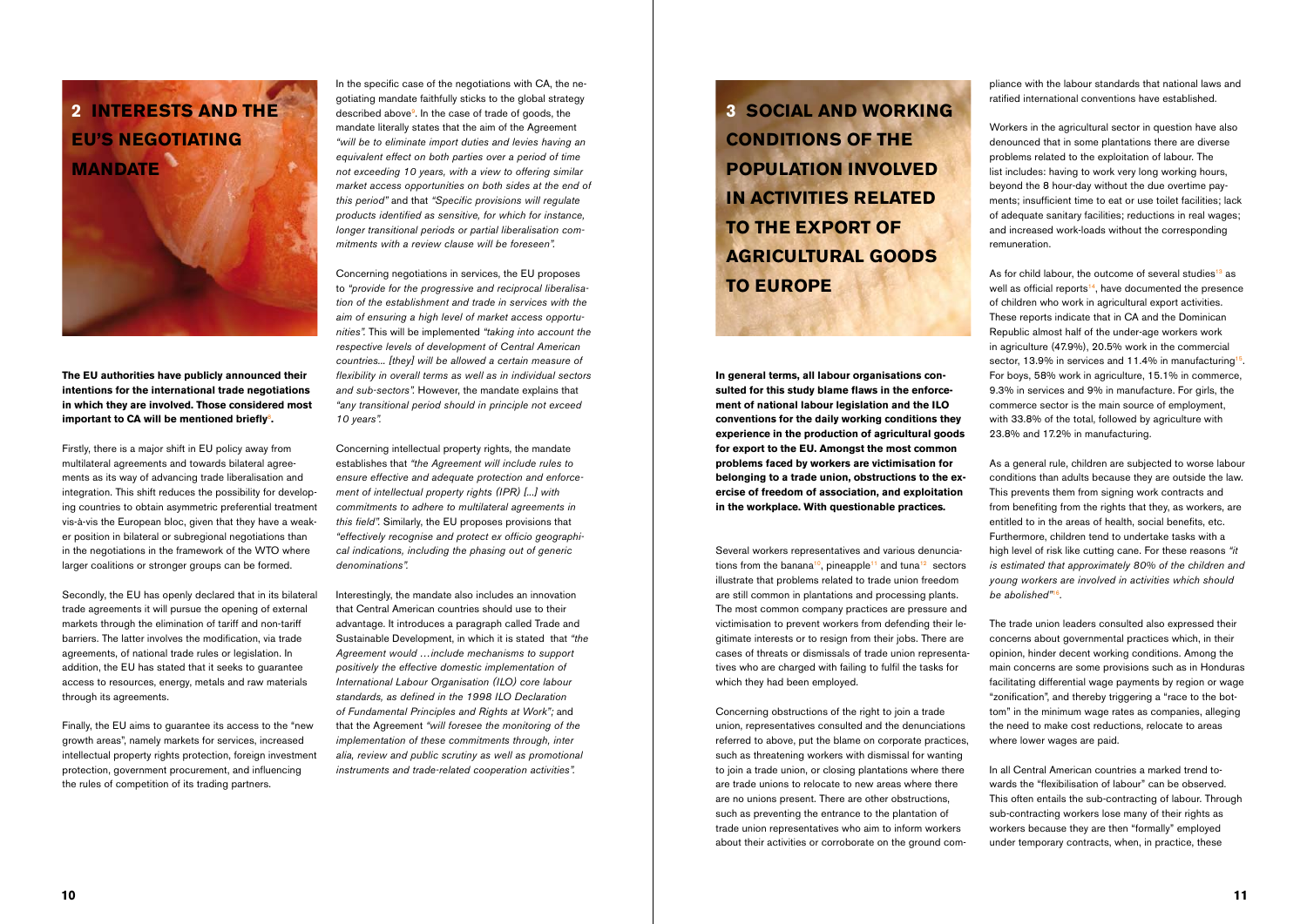temporary contracts are constantly renewed. Sub-contracting means that many workers do not have a direct relationship with the large companies involved in the marketing of the products, when it is these companies that have a closer relation with the consumer markets where most of the value in the chain is concentrated. This practice allows such companies to keep their name clean when it comes to complaints about labour violations, even though their labour is supplied by companies with a questionable record-keeping practices<sup>17</sup>.

In El Salvador, trade unions denounced the fact that, after the ratification of ILO conventions 87 and 98 under threat of losing preferences for tuna exports to the EU under the GSP Plus scheme, the government took measures at national level to hamper the creation and recognition - even the very existence - of trade unions<sup>18</sup>. Additionally, after the failure to raise national minimum wages between 1998 to 2002, an increase of between 5 and 10% was implmented for all sectors except agriculture. Some recent adjustments have been made to the minimum wage in agriculture, but they do not compensate for the long period without any increase. Trade unions are therefore accusing the government of being in breach of ILO Conventions 99 and 131 on minimum wage fixing mechanisms for agriculture<sup>19</sup>.

In summary, the conditions and content of denunciations cited above are clearly illustrated in the low wages, long working hours and low rates of trade union membership in the agricultural sector in Central America, in comparison with the rest of the world.

**4 Positions of agro-industrial workers' unions and small farmers on the Association Agreement between Central America and the EU** 

**In this section a brief description will be made of the main arguments outlined by representatives of civil society organisations in relation to the challenges, opportunities and concerns in view of the AA. In order to present this analysis, the arguments have been grouped into three areas: general issues surrounding the Agreement, the negotiation process, and sectoral issues.**

As for priorities in the three areas of negotiation (political dialogue, development cooperation and trade), Felix Cristiá from the Central American cooperative sector expressed their concerns for the change of position by the European Parliament on 14<sup>th</sup> March 2007 in which the trade component was given priority over the political dialogue and development cooperation in the negotiations with  $CA<sup>21</sup>$ . This concern was backed up by Rolando Gonzalez Obando from SITRAP, Costa Rica, and representatives from CSTS El Salvador, who regretted that in spite of the widespread need for development cooperation in Central American countries, the negotiations on the Agreement are being seen by the EU in terms of "trade, trade and trade". Representatives from SITRAP, Costa Rica, also referred to the fact that trade agreements such as CAFTA-DR with the USA and the bilateral agreements that the EU has already signed with Mexico and Chile and plans to do with Central America are based on values that do not correspond with what Central America requires. The values proposed by the EU in the negotiating mandate give trade a more important role than life itself. This cannot be of any benefit for the CA region.

In the first area concerning issues of general interest in the Agreement, a range of trade union representatives expressed their concerns over the implications of the EU's wish to ensure its access to resources, energy, metals and raw materials. In the words of a representative from the farmers' organisations, the Agreement *"aims to take possession of the continent that has the best future prospects. Which continent are we talking about? The American continent, of course, which is endowed with all resources necessary for the survival of the rest of the world"*20. From that perspective the AA is not an instrument to assist the process of achieving sustainable development, but is merely an instrument that provides the minimum conditions and guarantees for EU companies to operate in Central America, in a way which protcects their corporate interests. In this scenario, Central America's room for manouevre will be very limited as it would only be able to pursue its own development if it suited the EU's interest in securing access to resources. Matilde Gómez from the Rural Women's Network in Costa Rica and Iris Munguía from COSIBAH, Honduras, are concerned about the use of natural resources like water and the natural biodiversity, which are currently abundant, in the long term. Munguía went further to express the fear that scarce resources

such as water will be the cause of future wars, so the EU seeks to secure its future access to it. Along the same lines, Adán Ricardo Calderón Barahona from the trade union confederation in El Salvador (CSTS) emphasised the fact that all Central Americans need to realise that there are real interests *"behind the curtain"* in the negotiations on the Agreement which are strategic for both parties. Jaime Antonio Rivera from FESTRASPES, El Salvador, observed that the threat of losing essential resources makes any other sectoral interest pale into insignificance.

As for the negotiation process, all civil society organisations approached in the study expressed their concern over the lack of conditions for participation and transparency. They observed no differences with the CAFTA-DR negotiations with the USA on this level and advocated for a more transparent and participatory process.

On the issue of labour standards, trade unions representatives expressed their concern that the Agreement does not support the process of strengthening workers' rights. Carlos Salazar from SITRAP Costa Rica and Adán Ricardo Calderón Barahona from CSTS El Salvador think that if, in the best of cases, the Agreement were to include the obligation to respect the national labour legislation as well as ILO core labour standards, it would be proposing compliance with the very same legislation with which the corporate sector and the

governments in CA have failed to comply for decades. In other words, the Agreement would not contain any innovative element in this respect. Gilbert Bermúdez from COLSIBA stated his concern over the fact that the current trend to certify labour standards using private companies does nothing to reduce abuses of workers' rights. Additionally, Bermúdez criticised the mechanisms contained in the trade agreements and tariff preferences schemes pertaining to the access to trade sanctions in case of breach of the labour laws. By way of example, he cited the slow and difficult ILO procedures to sanction evident violations committed by Central American governments, violations which should justify their exclusion from the EU's GSP Plus scheme.

Manuel Sevilla Zelaya from SITRAPROADASA, Honduras, is concerned that the Agreement will open a legal back door that could weaken trade unions in his country. His concern is based on the fact that, at present, the only workers' association allowed by law is a trade union, but what would happen if the Agreement contains the obligation to ratify and comply with conventions that allow other types of labour organisation?

Small farmers are very concerned that, in the medium term, they will have to compete on unequal terms with EU farmers, if CA decides to open its agricultural markets without having solved first problems related to infrastructure and government stability and support, and if the EU decides not to dismantle its generous export subsidy schemes and cut the domestic support it offers under the CAP. This would lead to the collapse of important and sensitive agricultural sectors with the consequent unemployment, poverty, violence and social degradation. SITRAP representatives suggested that, if the EU did not cut its own subsidies under the CAP, it would lead to inverse asymmetrical treatment whereby the poor farmer from Central America would have to compete with the rich farmer from the EU in conditions of free trade. This threat of *dumping* led representatives from small farmer associations like Enrique Fallas from the Mesa Nacional Campesina (national peasant table) and Gerardo Varela Villalobos from SUPPAS, both in Costa Rica, to propose refusing to open Central American agricultural markets to subsidised imports from the EU unless governments in the region were prepared to guarantee the necessary assistance and support measures for those small farmers affected. These measures should help farmers convert their production, improve their access to information about the opportunities on offer or improve the productivity and thereby enable them to compete.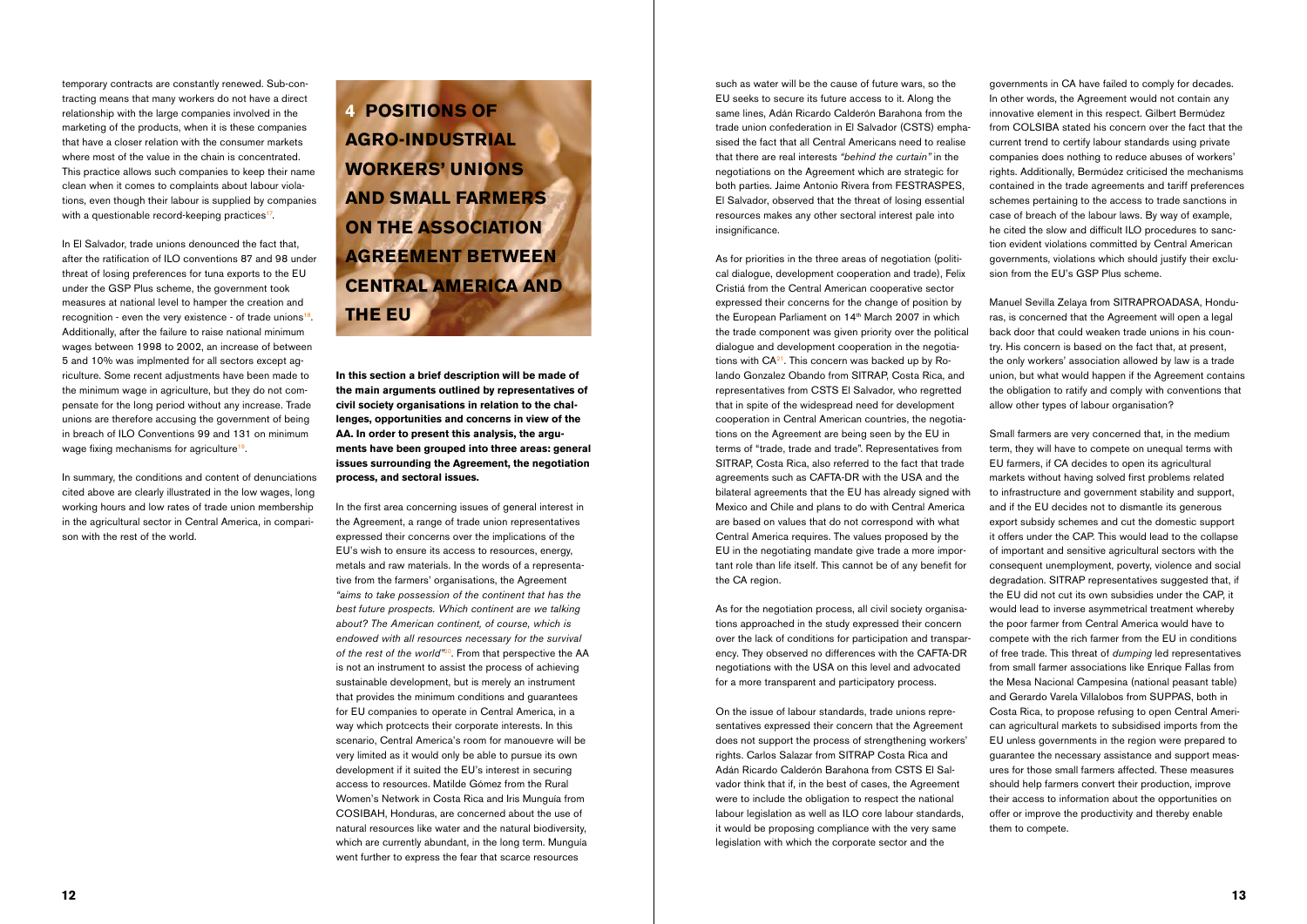Additionally, Enrique Fallas and Lorenzo Cambronero from the Nicaraguan national farmers' union (Unión Nacional de Agricultores, UNAG), CSTS and SITRAP members expressed their concern about the uncertainty over the future of food security in the region should the market be left free to decide. This would spell the end of national production of basic staple crops that have traditionally been grown efficiently by national farmers who will not be able to survive competition from cheap subsidised imports. Cambronero went further to say that the Agreement should respect rural people and their communities, indigenous populations, as well as their diversity and traditional lifestyle.

Finally, workers from the sugar cane sector also expressed their concerns vis-à-vis the process of regional integration proposed as a precondition for CA to start negotiating the AA, given the differences in terms of capacity and competitiveness of the industry across the region. Noé Nerio, coordinator for the network of trade unions in the sugar sector in CA, said that if this is not taken into account, large farmers in countries like Guatemala could seriously harm producers in other countries.



#### **When it comes to their proposals, as in the previous section, organisations looked at both the overall process as well as their sectoral interests.**

Firstly, all organisations consulted agreed that sustainable development must be the top priority in the Agreement and that key issues for Central American society like poverty eradication, the strengthening of democracy and respect of human rights need to be addressed. All organisations rejected out of hand *"any trade agreement that is based on the neoliberal criteria of free trade"* whilst pretending that it is about *"fair and balanced trade"*<sup>22</sup>*.* UNAG's president, Lorenzo Cambronero, added that Central America does not need an AA with the EU, because it already exports most products tarifffree. In practice therefore, he argued, there is already free trade from CA to the EU, but not necessarily the other way round.

A group of trade union organisations both from the EU and CA advocate that: *"Agreements may not be understood as mere agreements for free exchange, but as real 'Economic, Political, Social and Cultural Partnership Agreements' and thus must contain the relevant chapters on political dialogue, technical cooperation and trade, in addition to a chapter that incorporates social and labour rights including the core ILO Conventions, and reflects the most advanced national legislation from the signatory countries in either regional group"*23.

- **1** with a minimum of impact caused by all kind of waste, including the recycling and reutilisation of waste;
- **2** with the least possible use of raw materials;
- **3** with the maximum efficiency in environmental management;
- **4** with the use of alternative sources of energy and/or least possible use of fossil fuels;
- **5** with the use of appropriate technology;
- **6** with the minimum possible impact on the ecosystems;
- **7** with organic, non-transgenic production;
- **8** with the recovery, conservation and sustainable use of forestry and water resources, care of the landscape, soils and agricultural ecosystems
- **9** of safe and quality of food products.

The organisations propose that the Agreement take into account the differences in terms of development and production capacity between the EU and CA. In this way, trade could be an important means for achieving such objectives, but it is not an objective or a priority per se, as current proposals by the EU suggest (see section above).

SITRAP representatives from Costa Rica also mentioned the importance of evaluating other integration experiences between Latin American countries, like that of the Bolivarian Alternative for the People of Our America (ALBA in Spanish) or experiences that allow Latin American countries to relate to other economic blocs as a much wider group.

One concrete proposal - reaffirmed by trade union leaders like Iris Munguía from COSIBAH, Honduras - is that the trade in goods can promote the priorities put forward by the social organisations, by making room for fair or alternative trade initiatives. This would be possible if the Agreement gave preferential treatment (free of quotas and tariff or non-tariff barriers) to goods produced under more favourable social and environmental conditions. That is, goods whose production processes respect core ILO conventions, involve fair benefit sharing similar to that of a farmers' cooperative, and comply with national environmental legislation and international environmental conventions.

Aquiles Rivera Arias from SITRAPINDECO, Costa Rica, proposed that the Agreement should sanction companies - rather than the states - that do not comply with labour standards.

These proposals coincide with schemes such as "Clean Production" proposed by Castro and Carazo<sup>24</sup> to combat the lack of formal forms of contracting labour in Costa Rica. Within the proposed scheme, Central American states should develop a system of assistance and promotion for production that is social and environmentally 'clean'. Governments could create a system of "rewards and sanctions" which would guide companies through the transition period to methods of production that comply with a series of labour, social and environmental criteria.

As concerns labour standards, companies involved in production should at least comply with core ILO standards, as well as fulfilling their minimum social security contributions. Labour standards to be included would be:

- **1** the elimination of discrimination in respect of employment and occupation (for gender, disability, religion, ethnic background, sexual inclination, etc.);
- **2** the effective elimination of child labour;
- **3** the elimination of all forms of forced labour or compulsory work,
- **4** the freedom to join a trade union and the effective recognition of the right to collective bargaining;
- **5** payment of social security contributions.

In the environmental area, standards would favour production:

Finally, in the area of social standards, production schemes would be promoted

- **1** with the least impact on the local cultures;
- **2** with fair and humane generation and distribution of wealth.

To ensure the implementation and sustainability of such an alternative system of production, the proponents put forward the need to establish a series of indicators on each of the areas of action. They propose the definition of mechanisms of certification, monitoring and evaluation of the progress made in respect of a clean production, with differentiation between companies involved in international trade and those involved in the production of non-tangible goods. Finally, there is need to establish a group of organisations responsible for certifying, financing and providing services to guide companies in the process of conversion towards more socially and environmentally friendly production systems.

The organisations consulted unanimously expressed the view that the process of negotiation of the AA needs to be transparent and participatory. The organisations are tired of being asked their opinion and see many of the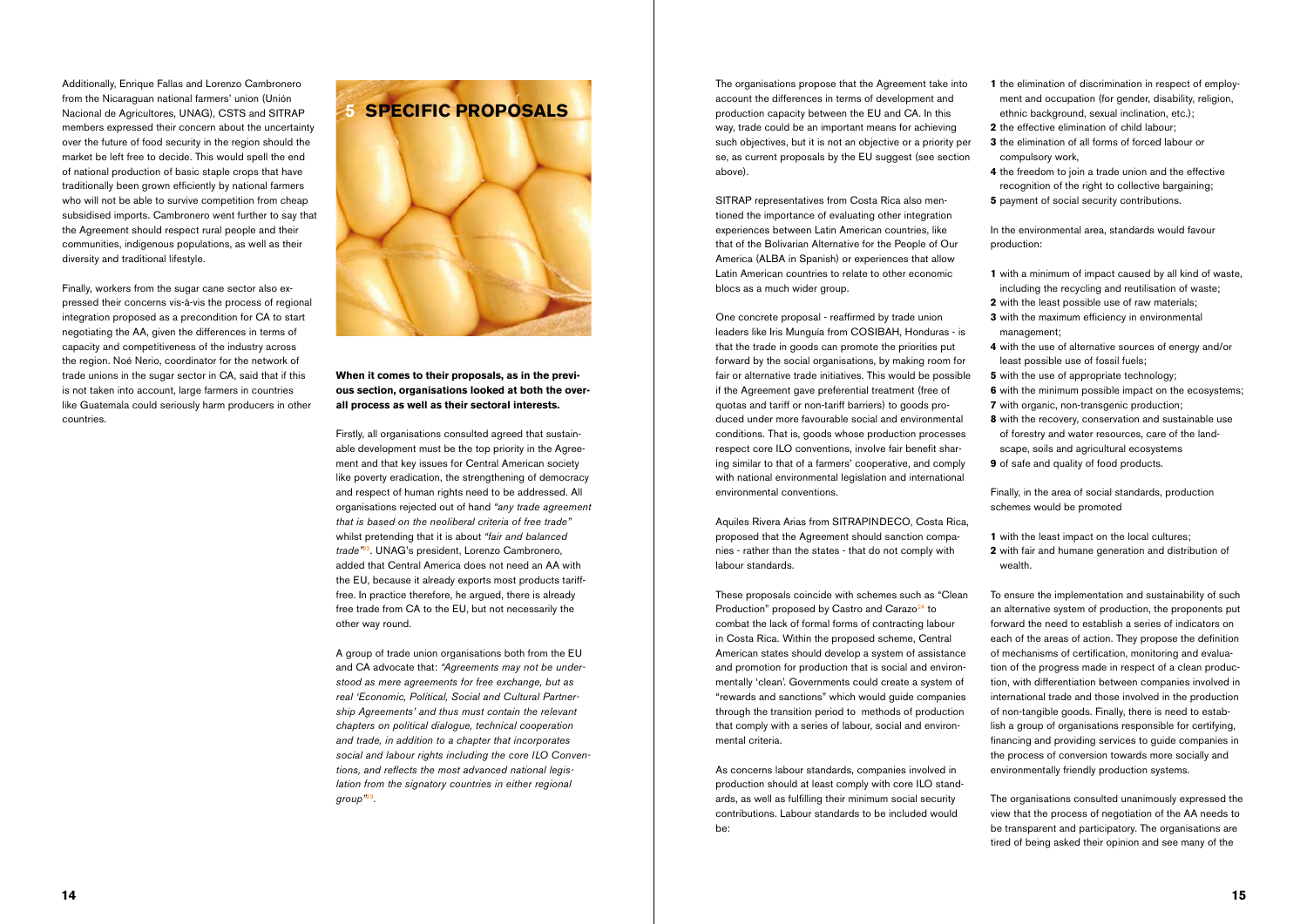consultation processes as a means of giving legitimacy to the results, which are often at variance with what they had expected or proposed. They propose a more inclusive process in which their own governments take their opinion and concerns into account and include them into the outcome of the Agreement. Gilbert Bermudez from COLSIBA thinks it is necessary that the EU institutionalise mechanisms of civil society participation and communication with the counterparts in Europe before, during and after the negotiations. He also added that the civil society organisations in Central America require political support to enable communication with the EU decision-making bodies, such as the Council of Ministers. Financial support to facilitate this is also needed.

On a similar note, given the outcome of the trade negotiations with the United States, Lorenzo Combronero argued that there is need for Central American negotiators to be held accountable for their decisions and to be sanctioned for any substantive losses incurred by any sector of the CA economy. He proposed the need to elaborate a code of ethical conduct for the negotiators of trade agreements.

Also in the area of labour rights, CSTS recommended that compliance with labour rights by Central American states should be considered a requirement for the granting of development cooperation funds from Europe.

With reference to their experience in denouncing the lack of compliance with national labour law and core ILO standards, Gilbert Bermúdez (COLSIBA) proposed that the Agreement include mechanisms to streamline what he called "cumbersome" procedures for compliance with standards and avoid situations in which trade or investment be promoted at the cost of workers' rights.

On the same issue, a group of trade union organisations from CA and the EU suggested the need for the Agreement to include the following:

*"In order to ensure effective enforcement of ILO conventions, the future Association Agreement must enshrine the commitment of the parties to reinforce (providing the necessary economic and legal means) the capacity of the ILO in Central America to verify and denounce violations of such standards and conventions"*25.

Representatives from small farmers' organisations, such as the Mesa Nacional Campesina and the Nicaraguan National Farmers' Union, pointed out the need for the Agreement to permit CA governments to implement mechanisms and programmes (training and support for farm conversion) that help farmers access opportunities that already exist under the broader GSP and which are not being used or new opportunities that could be included in an Association Agreement better adapted to the real needs of small and medium-scale farmers in Central America.

The final proposal is that CA and EU governments facilitate the linking of farmers from the two regions with a view to seeking consensual solutions to the process of integration between both regions.

## SOURCES

**GRAPHIC 1**

Own graph based on figures by SIECA.

#### **TABLE 1**

1 *Novelli, Porter. (June 12, 2007). Production in the sugar cane sector would increase by 72%. EKA. Consulted on 11 July 2007 at http://www.ekaenlinea.com/index.php?option=com\_content&task=vie w&id=1618&Itemid=1*

2 El Salvador Sugar Association. (2007). *Sugar cane: Energy for the development of El Salvador.* Consulted on 11 July at: http://www.sedi. oas.org/DTTC/psf/PanamaCity/Presentations/F\_Armando\_Arias.pdf

3 De Potanza, Patricia. (s/f). Study on market access: *Impact of environmental requirements.* Geneva: UNCTAD. Consulted on 11 July 2007 at: http://www.unctad.org/trade\_env/test1/meetings/domrep/ hidden/ESTUDIO%20SOBRE%20ACCESO%20A%20MERCADOS %20II.pdf

4 Irías Coello, Ayax. (2005). *Diagnóstico sobre la producción y las condiciones laborales en la agroindustria de la caña de azúcar en Honduras (Diagnostic on production and labour conditions in the sugarcane industry of Honduras).* Asociación de Servicios de Promoción Laboral -ASEPROLA- & International Labour Rights Foundation - ILRF.

5 Legal Torres, A. (2005). *Industria del Azúcar en Nicaragua y sus Condiciones laborales* (The Sugar Industry in Nicaragua and labour conditions). Profesionales para la Auditoria Social y Empresarial -PASE- & International Labour Rights Foundation - ILRF.

6 Estimate for 2006 taken from: Corbana, Statistics Dep. (s/f). *La industria bananera como fuente de empleo (the banana industry as source of employment).* Consulted on 11 July 2007 at http://www.corbana.co.cr/est\_empleo.shtml

7 Estimate for 2000 taken from the Ministry of Food and Agriculture in Guatemala. (s/f). *Banano (Musa paradisiaca).* Consulted on 11 July 2007 at: http://www.unctad.org/infocomm/anglais/banana/Doc/ strategie.pdf

8 Mesa agrícola hondureña. (2002). *Bananas.* Tegucigalpa.

9 El retiro de la bananera Standard Fruit: ¿Una agresión concientizadora?. (The withdrawal of Standard Fruit: an aggressive act from which to learn?) (1982). *Revista Envío.* Issue 17 - November. Consulted on 11 July 2007, at: http://www.envio.org.ni/articulo/63

10 Barquero, M. (12 April 2007). Costa Rica busca mercado para camarón rechazado en Unión Europea. *La Nación.* Consulted on 11 July at: http://www.nacion.com/ln\_ee/2007/abril/12/economia1059467. html

11 México ya permite ingreso al camarón. (20 October 2006). *Free Press.* Consulted on 11 July 2007 at: http://www.camagro.com/ actualidad/CA/noticias.asp?id=136&country=GT

12 ANDAH. (2006). *Observaciones a los Planes de Manejo.* Choluteca, Honduras.

13 Camaronicultura de Nicaragua en crecimiento (the growing production of shrimps in Nicaragua). (23 September 2005). Panorama acuícola *(Fish farming panorama).* Consulted on 11 July 2007 at: http://www.panoramaacuicola.com/noticia.php?art\_clave=1766

#### **TABLE 2**

*WTO (2000), "Tariff and other Quotas", background document by the Secretariat, number G/AG/NG/S/7.*

#### **TABLE 3**

*International Trade Center* (www.intracen.org).

#### **TABLE 4**

*Own elaboration based on SIECA data.*

#### **GRAPHIC 2**

Own graph based on OECD figures (2003).

#### **GRAPHIC 3**

CEPAL. (2003). *Central American Isthmus: Challenges and opportunities of sustainable agricultural development Santiago.*

#### **TABLE 5**

FLACSO. (2005). *Centroamérica en cifras (Central America in figures)1980 - 2005.* San José.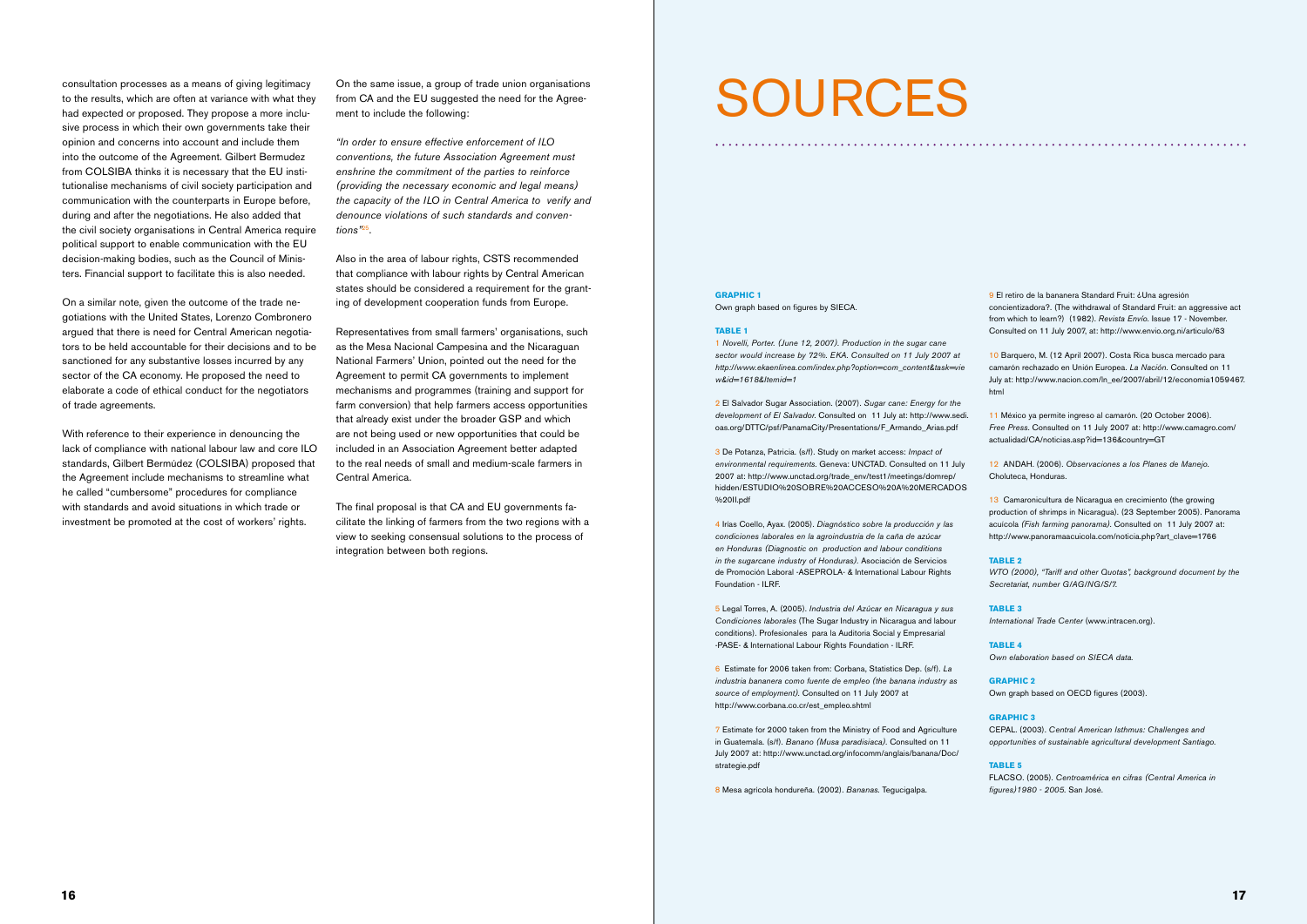## NOTES

1 For more information see: Pérez Rocha, Manuel, Hernández, Greivin & Orozco, Jeffrey. (2006). *Hacia un acuerdo de Asociación entre Centroamérica y la Unión Europea: Un instrumento para el desarrollo y los derechos humanos o un CAFTA II?.* (Towards an Association Agreement between CA and the EU: an instrument for development and human rights or a CAFTA II?) Brussels: Oxfam International & 11.11.11.

2 The figures used for these calculations were taken from the Trade Statistics System of Central America, SIECA. (2007). *Sistema de Estadísticas de Comercio de Centroamérica.* Consulted on June 10, 2007 at http://www.sieca.org.gt/

3 European Commission (2007). *ACP-EU Council of Ministers: positive discussion on EPA.* Brussels.

#### 4 Idem.

#### **TABLE 3**

A Tariff peaks are duties over 85%.

5 WTO (2007). Trade Policy Review: Report by the Secretariat European Communities. Geneva.

6 Castro, M. & Martínez, J. (2005). The CAFTA and employment in Costa Rica. San Jose: ANEP.

7 See: Hernández, Greivin. (2002). Medidas de apoyo utilizadas en la agricultura de Centroamérica en la década de los noventa (Support measures applied to Central American agriculture). Heredia: CINPE. Information document for Pomareda, Carlos, (2003) Relaciones entre el Comercio y el Desarrollo Sostenible en la agricultura de Centroamérica (Relationship between trade and sustainable development in the agricultura of CA) IISD-CINPE, September 2003.

8 European Commission, Foreign Trade. (2006). Global Europe competing in the World: a Contribution to the EU's Growth and Jobs Strategy. Brussels.

9 European Commission, *Recommendations from the Commission to the Council,* Brussels 2006.

10 See: Leitón, D. y Mora, C. (22 July 2006). Letter addressed to the Ministry of labour and Social Security in Costa Rica. Siquirres. Consulted on the 10 July 2007, at http://www.sitrap.com/ denunciasdole.htm, SITRAP. (20 June 2006). *Continúa persecución sindical en las Bananeras de Costa Rica (the victimisation of unionised workers in the banana plantations of Costa Rica continues).* Consulted on the 10 July 2007, at http://www.sitrap.com/sitrapavanza2. htm; also at http://www.aseprola.org/espanol/noticias/jun02.htm, http://www.colsiba.org/accionsindical/31marzo06.htm, http://www. colsiba.org/accionsindical/junio8-06.htm, http://www.colsiba.org/ accionsindical/junio13-06.htm

11 See: Barrantes, R. (s/f). *Piñera Collins Street arremete contra trabajadores sindicalizados (Pineapple company Collins Street assaults unionized workers).* Consulted on the 10 July 2007, at http://www.colsiba.org/accionsindical/3febrero06.htm; Leitón, D. & Bermúdez, G. (30 June 2006). *Persecución sindical y situación laboral en Piña Frut S.A. propiedad del Grupo Acón.* Consulted on the 10 July 2007, at http://www.sitrap.com/persecucionleiton.htm

12 See: UITA denuncia graves abusos contra sindicato en planta española en El Salvador (IUF denounces serious abuses against the trade union at Spanish-owned plant in El Salvador). (13 July 2007). La Gente. Consulted on the 10 July 2007, at http://www.rel-uita.org/ sindicatos/calvo/la\_gente.htm and other articles at http://www.rel-uita. org/sindicatos/calvo/prensa.htm

13 Human Rights Watch. (2004). *Oídos sordos: trabajo infantil peligroso en el cultivo de caña de azúcar en El Salvador.* San Salvador (Deaf ears: dangerous child labour in sugar cane production in El Salvador); Lazo, Francisco. (s/f). *La industria de la caña en El Salvador.* San Salvador (the sugar cane industry in El Salvador): CENTRA ILRF; Legall Torres, A. (2005). *Industria del Azúcar en Nicaragua y sus Condiciones laborales (Sugar industry in Nicaragua and its labour conditions).* Managua: ILRF-PASE.

14 Salamín, Edwin, and others. (2007). *David Declaration: First meeting of the national commissions for the eradication of child labour and the protection of young workers in Panama and Costa Rica.*

15 OIT-IPEC. (2007). *Trabajo infantil en la agricultura: reflexiones sobre las legislaciones de América Central y República Dominicana* (Child labour in agricultura: Discussion on legislation in Central America and Dominican Republic) San José.

16 Idem.

17 See, for example, Legall Torres, op. cit. and Arias, P., Dankers, Cora, Liu, Pascal & Pilkauskas, Paul. (2004). *The world banana economy, 1985-2002.* Rome: FAO.

18 Cardona Monterrosa, A. (2007). *Retos y perspectivas para la acción del movimiento sindical* (Challenges and prospects for action by the trade union movement) San Salvador: FESPAD.

#### 19 Idem.

20 Cambronero, Lorenzo. (2007). *Presentación en el Foro - Taller informativo y propositivo, en una perspectiva de soberanía alimentaria, Comercio justo y el desarrollo rural alternativo.* Presidente de UNAG. En CUDECA. (2007). *Acuerdo de Asociación Unión Europea y Centroamérica: Foro - Taller informativo y propositivo, en una perspectiva de soberanía alimentaria, Comercio justo y el desarrollo rural alternativo. Borrador de Memoria. San José* (Presentation made at the Forum concerning food security, fair trade and alternative rural development).

21 *Cristiá, F. (2007). Presentación en el Foro - Taller informativo y propositivo, en una perspectiva de soberanía alimentaria, Comercio justo y el desarrollo rural alternativo.* In CUDECA op. cit.

22 CSTS. (2006). *Acuerdo de Asociación Centroamérica-Unión Europea, una mirada desde la perspectiva sindical* (EU – CA Partnership Agreement, an analysis from the trade union perspective) San Salvador.

23 Coordinadora Sindical de América Central y el Caribe - CSACC (Trade union coordination for Central America and the Caribbean), Confederación Centroamericana de Trabajadores - CCT-CLAT Central American confederation of workers) Plataforma Sindical Común Centroamericana - PSCC (Common trade union Central American platform). (2 March 2007). *Declaración del 1° encuentro de las organizaciones sindicales de la Unión Europea y América Central ante el inicio de negociaciones para un acuerdo de asociación.* Panamá (Stament on the First meeting of trade union organisations from the EU region and Central America in the face of the Stara of th enegotiations for a AA).

24 Castro, Mauricio, Carazo, Eva, (2004). *Combatiendo la informalidad: Hacia un sistema de promoción de la producción social, laboral y ambientalmente limpia (combating the informality of labour contracts: towards a system that promotes social, labour and environmentally clean production).* San José: WIEGO-Fundación ACCESO.

25 Op. Cit. 24.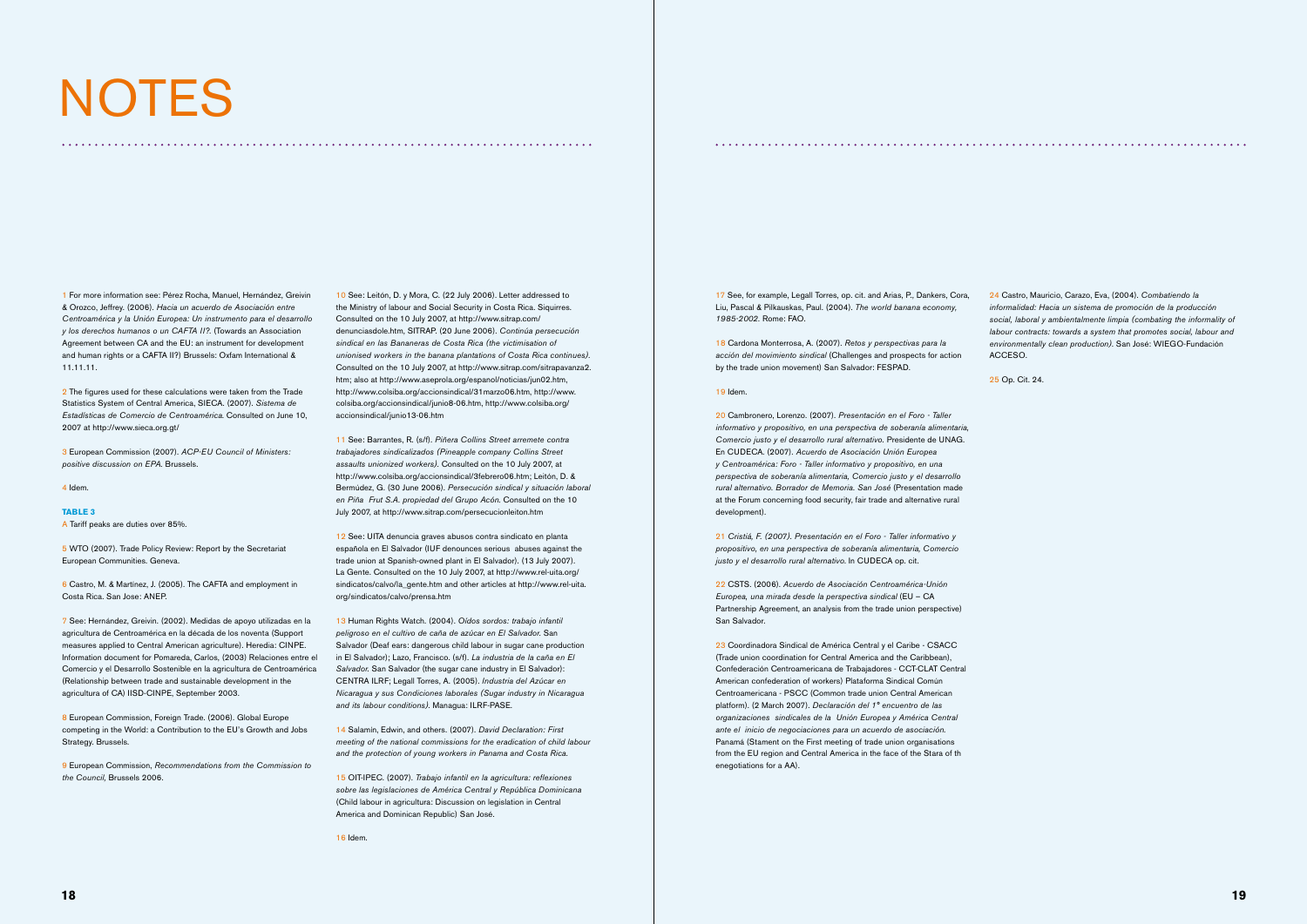



Source: own elaboration based on figures by SIECA





Source: own elaboration based on figures by SIECA



Source: own elaboration based on figures by SIECA

**GRAPHIC A5**



Source: own elaboration based on figures by SIECA

**Trade Relations between Central America and the European Union**

## Annex 1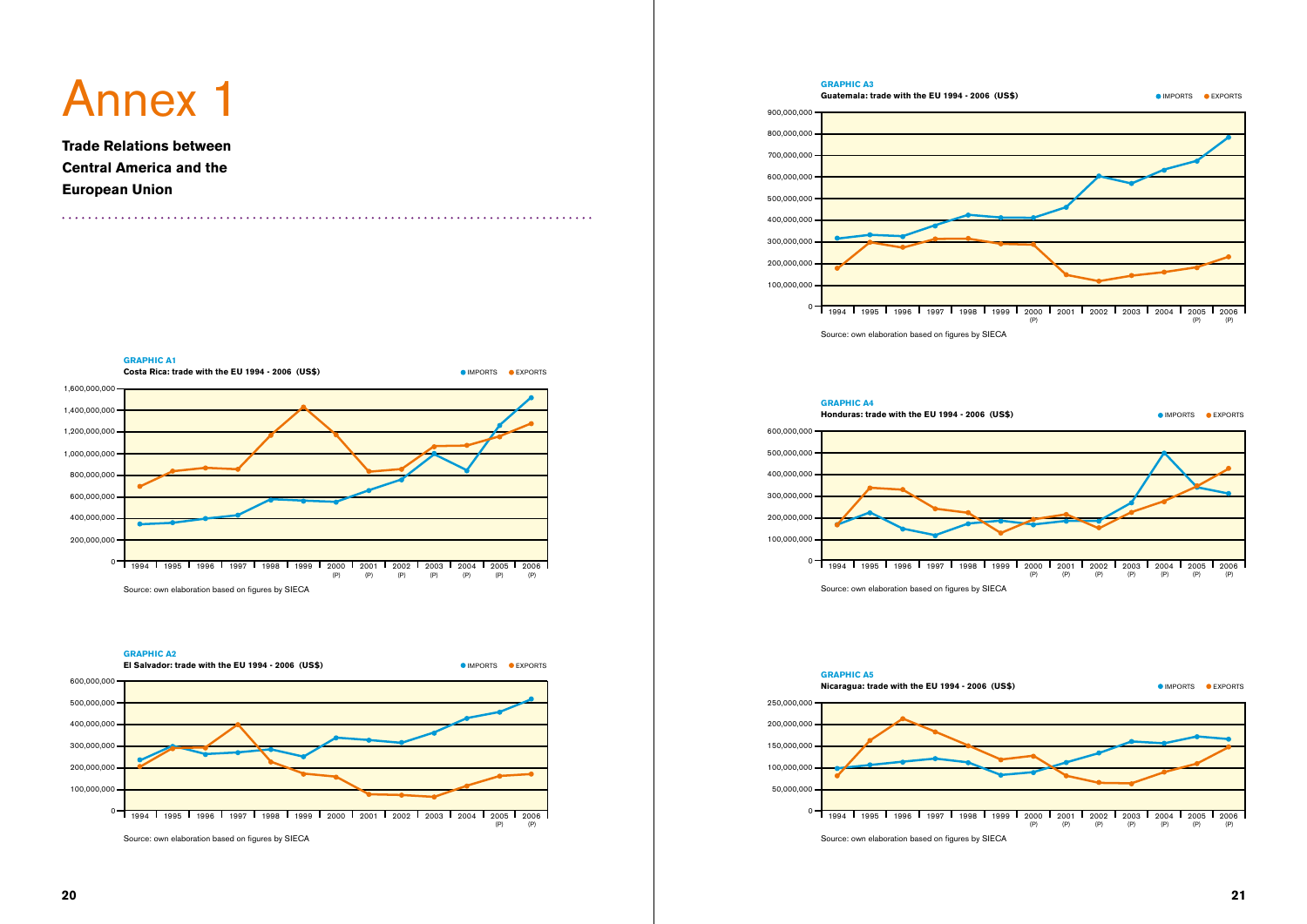**Trading status of the main agricultural products exported from Central America to the European Union**

## Annex 2

Notes:

A MFN is the most favoured nation tariff or tariff established by trading partners members of the WTO

**B GSP Generalised System of Preferences** 

| Sub-item | <b>Description</b>                                                | 2004-2006<br><b>Exports US\$</b> | % of total<br>agricultural<br>exports to EU | 0/6<br>accumulated | <b>Tariff</b>                                          |
|----------|-------------------------------------------------------------------|----------------------------------|---------------------------------------------|--------------------|--------------------------------------------------------|
| 080300   | Bananas, fresh or dried                                           | 262000275.7                      | 35.9                                        | 35.9               | €176 metric ton $(MT)$                                 |
| 080430   | Pineapple                                                         | 163875838.7                      | 22.5                                        | 58.4               | MFN <sup>A</sup> 5.8% exempted by the GSP <sup>B</sup> |
| 090111   | Non-decaffeinated coffee                                          | 75203139.33                      | 10.3                                        | 68.7               | <b>MFN 0%</b>                                          |
| 060491   | Fresh (foliage)                                                   | 46349587.33                      | 6.4                                         | 75.0               | MFN 2% exempted by the GSP                             |
| 080719   | Other melons                                                      | 29462578.33                      | 4.0                                         | 79.1               | MFN 8.8% exempted by the GSP                           |
| 060290   | Other foliage                                                     | 25126084                         | 3.4                                         | 82.5               | MFN 6.5% exempted by the GSP                           |
| 200799   | Other jams, jellies and<br>marmelades, purees and<br>fruit pastes | 19031375                         | 2.6                                         | 85.1               | MFN 24% exempted by the GSP                            |
| 200891   | Palm hearts                                                       | 13530258                         | 1.9                                         | 87.0               | MFN 10% exempted by the GSP                            |
| 200940   | Pineapple juice                                                   | 8672245                          | 1.2                                         | 88.2               | MFN 15.2% exempted by the GSP                          |
| 030613   | Shrimps, prawns and<br>other natantian depods                     | 8354471                          | 1.1                                         | 89.3               | MFN 12% GSP: 3.6% Quota<br>(erga omnes): 0%            |

#### **Costa Rica: Main agricultural exports to the EU 2004 - 2006**

#### Source:

Own elaboration based on figures by SIECA, op. cit. and the European Commission, Foreign Trade. (2007). Export Helpdesk for Developing Countries. Consulted on 12 May 2007 at http://export-help.cec.eu.int/index\_es.html

| Sub-item | <b>Description</b>                                                     | 2004-2006<br><b>Exports US\$</b> | % of total<br>agricultural<br>exports to EU | 0/n<br>accumulated | <b>Tariff</b>                                                                                                                                                                       |
|----------|------------------------------------------------------------------------|----------------------------------|---------------------------------------------|--------------------|-------------------------------------------------------------------------------------------------------------------------------------------------------------------------------------|
| 090111   | Non-decaffeinated coffee                                               | 81,469,377                       | 59.8                                        | 60                 | <b>MFN 0%</b>                                                                                                                                                                       |
| 160414   | Tuna, stripped and bonito<br>(skipjack) (mackerel)                     | 42,921,450                       | 31.5                                        | 91                 | <b>GSP 0%</b>                                                                                                                                                                       |
| 040900   | Natural honey                                                          | 2,606,906                        | 1.9                                         | 93                 | MFN 17.3%, GSP 0%                                                                                                                                                                   |
| 220710   | Non-denatured ethyl<br>alcohol                                         | 2,000,138                        | 1.5                                         | 95                 | MFN 19.20 EUR / hl exempted by the SPG                                                                                                                                              |
| 030613   | Shrimps, prawns and<br>other natantian depods                          | 1,367,676                        | 1.0                                         | 96                 | MFN 12% GSP: 3.6% Quota (erga omnes): 0%                                                                                                                                            |
| 060290   | Other                                                                  | 1,211,917                        | 0.9                                         | 97                 | MFN: 8.3%-6.5%, GSP: 0%                                                                                                                                                             |
| 060491   | Fresh (foliage)                                                        | 1,136,190                        | 0.8                                         | 97                 | MFN: 2% GSP: 0%                                                                                                                                                                     |
| 170111   | Cane Sugar                                                             | 973,526                          | 0.7                                         | 98                 | MFN 33.9 EUR / 100 kg. quota (erga omnes):<br>98 EUR / 1000 kg. Representative price:<br>36.22 EUR / 100 kg. Additional charge based<br>on representative price: 0.42 EUR / 100 kg. |
| 130190   | Other gum, resins, juice<br>and natural extracts                       | 882,548                          | 0.6                                         | 99                 | MFN: 0%, GSP 0%                                                                                                                                                                     |
| 060210   | Root-sprouting and layer-<br>ing species without root<br>and rootstock | 844,065                          | 0.6                                         | 99                 | <b>SPG: 0 %</b>                                                                                                                                                                     |

#### **El Salvador: Main agricultural exports to the EU 2004 - 2006**

| Sub-item | <b>Description</b>                           | 2004-2006<br><b>Exports US\$</b> | % of total<br>agricultural<br>exports to EU | 0/6<br>accumulated | <b>Tariff</b>                                                               |
|----------|----------------------------------------------|----------------------------------|---------------------------------------------|--------------------|-----------------------------------------------------------------------------|
| 090111   | Non-decaffeinated coffee                     | 128,049,116                      | 68                                          | 68                 | <b>MFN 0%</b>                                                               |
| 060491   | Fresh (foliage)                              | 8,561,777                        | 5                                           | 72                 | MFN: 2% GSP: 0%                                                             |
| 220710   | Undernatured ethyl<br>alcohol                | 7,480,960                        | 4                                           | 76                 | MFN 19.20 EUR / hl SPG: 0 %                                                 |
| 240120   | Tobacco completely or<br>partially stripped  | 7,472,485<br>4,533,492           | $\overline{\mathbf{4}}$                     | 80                 | <b>GSP 0%</b>                                                               |
| 120740   | Sesame-seed                                  | 4,403,669                        | $\overline{2}$                              | 82                 | <b>MFN 0%</b>                                                               |
| 080300   | Bananas, fresh or dried                      |                                  | $\mathfrak{p}$                              | 85                 | E176 metric ton (TM)                                                        |
| 220840   | Rum and other cane<br>spirits                | 4,377,495                        | $\overline{2}$                              | 87                 | 0.6 EUR/% vol/hl + 3.2 EUR/hl<br>Supplementary units to imports/l alc. 100% |
| 210111   | Extracts, essences and<br>concentrated foods | 3,054,737                        | $\overline{2}$                              | 89                 | SPG: 0 %                                                                    |
| 060410   | Moss and lichens                             | 2,560,789                        |                                             | 90                 | MFN: 5%, GSP: 0%                                                            |
| 040900   | Natural honey                                | 2,027,930                        |                                             | 91                 | MFN 17.3%, GSP 0%                                                           |

#### **Guatemala: Main agricultural exports to the EU 2004 - 2006**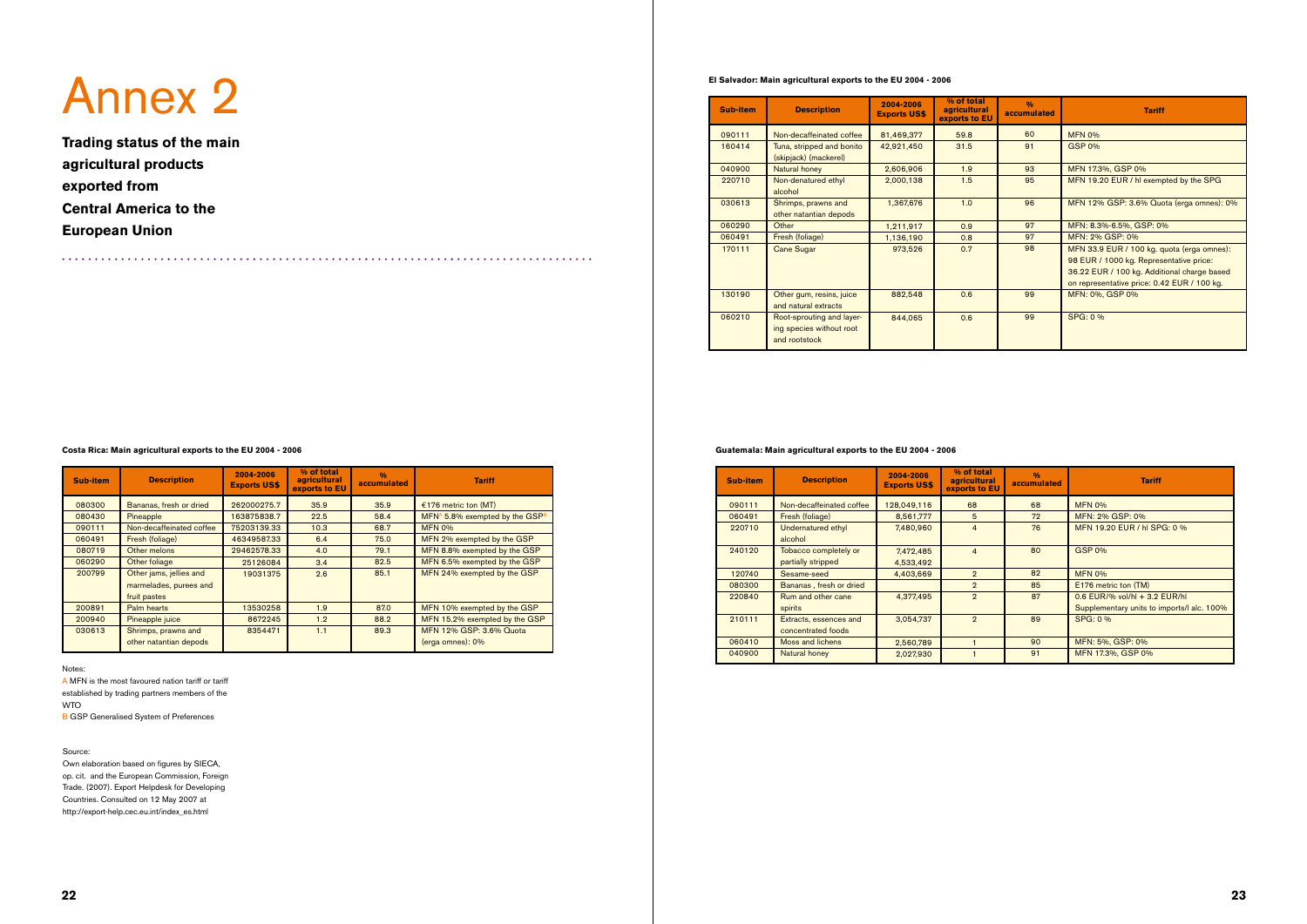| Sub-item | <b>Description</b>                                                              | 2004-2006<br><b>Exports US\$</b> | % of total<br>agricultural<br>exports to EU | 0/6<br>accumulated | <b>Tariff</b>                                                                                                                                       |
|----------|---------------------------------------------------------------------------------|----------------------------------|---------------------------------------------|--------------------|-----------------------------------------------------------------------------------------------------------------------------------------------------|
| 90111    | Non-decaffeinated coffee                                                        | 676,766,978                      | 72.7                                        | 72.7               | <b>MFN 0%</b>                                                                                                                                       |
| 30613    | Shrimps, prawns and<br>other natantian depods                                   | 143,142,674                      | 15.4                                        | 88.0               | MFN 12% GSP: 3.6% Quota (erga omnes): 0%                                                                                                            |
| 80430    | Pineapples (ananas)                                                             | 32,269,095                       | 3.5                                         | 91.5               | MFN 5.8% exempted by the GSP                                                                                                                        |
| 80300    | Bananas, fresh or dried                                                         | 26,657,896                       | 2.9                                         | 94.4               | €176 metric ton $(MT)$                                                                                                                              |
| 60290    | Other live plants and<br>floricultural products                                 | 9,904,632                        | 1.1                                         | 95.4               | MFN: 6.5%, GSP: 0%                                                                                                                                  |
| 80719    | <b>Melons</b>                                                                   | 7,409,101                        | 0.8                                         | 96.2               | MFN 8.8% 58.34 EurUP/100 kg<br>exempted by the GSP                                                                                                  |
| 80540    | Grapefruit or pomelo                                                            | 6,753,224                        | 0.7                                         | 96.9               | MFN 2.4% 66.43 EurUP/100 kg.-70.85<br>EurUP/100 kg. exempted by the GSP                                                                             |
| 240210   | Cigars, including cigars<br>without tips and cigarillos<br>that contain tobacco | 6,638,975                        | 0.7                                         | 97.7               | MFN 26% exempted by the GSP                                                                                                                         |
| 170310   | <b>Molasses</b>                                                                 | 3,862,258                        | 0.4                                         | 98.1               | Duty applicable to third countries 0.35 EUR/100 kg<br>tariff suspension (erga omnes) 0 EUR/100 kg<br>Representative prices (sugar) 10.74 EUR/100 kg |
| 60491    | Fresh (foliage)                                                                 | 3,103,798                        | 0.3                                         | 98.4               | MFN: 2% GSP: 0%                                                                                                                                     |

#### **Honduras: Main agricultural exports to the EU 2004 - 2006**

| Sub-item | <b>Description</b>                                                                                   | 2004-2006<br><b>Exports US\$</b> | % of total<br>agricultural<br>exports to EU | 0/6<br>accumulated | <b>Tariff</b>                                       |
|----------|------------------------------------------------------------------------------------------------------|----------------------------------|---------------------------------------------|--------------------|-----------------------------------------------------|
| 090111   | Non-decaffeinated coffee                                                                             | 76,994,505                       | 64.3                                        | 64.3               | <b>MFN 0%</b>                                       |
| 030613   | Shrimps, prawns and                                                                                  | 18,312,160                       | 15.3                                        | 79.6               | MFN 12% GSP: 3.6%                                   |
|          | other natantian depods                                                                               |                                  |                                             |                    | Quota (erga omnes): 0%                              |
| 120220   | Peanuts and groundnuts,<br>including peeled and<br>crushed                                           | 9,722,017                        | 8.1                                         | 87.7               | <b>MFN 0%</b>                                       |
| 170111   | Sugar cane                                                                                           | 3,937,340                        | 3.3                                         | 91.0               | MFN 33.9 EUR / 100 kg. Quota (erga omnes):          |
|          |                                                                                                      |                                  |                                             |                    | 98 EUR / 1000 kg. Representative price: 36.22 EUR   |
|          |                                                                                                      |                                  |                                             |                    | / 100 kg. Additional charge based on representative |
|          |                                                                                                      |                                  |                                             |                    | price: 0.42 EUR / 100 kg                            |
| 220710   | Undernatured ethyl<br>alcohol with an alcoholic<br>strength by volume higher<br>or equal to 80 % vol | 2,583,386                        | 2.2                                         | 93.2               | MFN 19.20 EUR / hl SPG: 0 %                         |
| 030611   | Lobster (Palinurus spp,<br>Panulirus spp., Jasus<br>spp.)                                            | 1,907,282                        | 1.6                                         | 94.7               | MFN 12.5% exempted by the GSP                       |
| 220840   | Rum and other cane                                                                                   | 1,278,440                        | 1.1                                         | 95.8               | $0.6$ EUR/% vol/hl + 3.2 EUR/hl                     |
|          | spirits                                                                                              |                                  |                                             |                    | Supplementary units to imports/l alc. 100%          |
| 060410   | Moss and lichens                                                                                     | 1,051,177                        | 0.9                                         | 96.7               | MFN 5% exempted by the GSP                          |
| 070990   | Other herbs, fresh or<br>cooled                                                                      | 1,007,272                        | 0.8                                         | 97.5               | MFN 12.8% exempted by the GSP                       |
| 240210   | Cigars, including cigars<br>without tips and cigarillos<br>that contain tobacco                      | 896,369                          | 0.7                                         | 98.3               | MFN 26% exempted by the GSP                         |

#### **Nicaragua: Main agricultural exports to the EU 2004 - 2006**



#### **CREDITS**

**Design** Margo Vlamings, Arnhem **Print** Drukkerij Roos & Roos, Arnhem

This brochure is printed on FSC paper.

#### **Copyright © ICCO, Utrecht, Nederland**

**ICCO** Postbus 8190 3503 RD Utrecht www.icco.nl

This is an English translation of the Spanish report 'La Agricultura de América Central en Juego' written for Bananalink and ICCO in October 2007 by Greivin Hernández González with support of Aseprola.